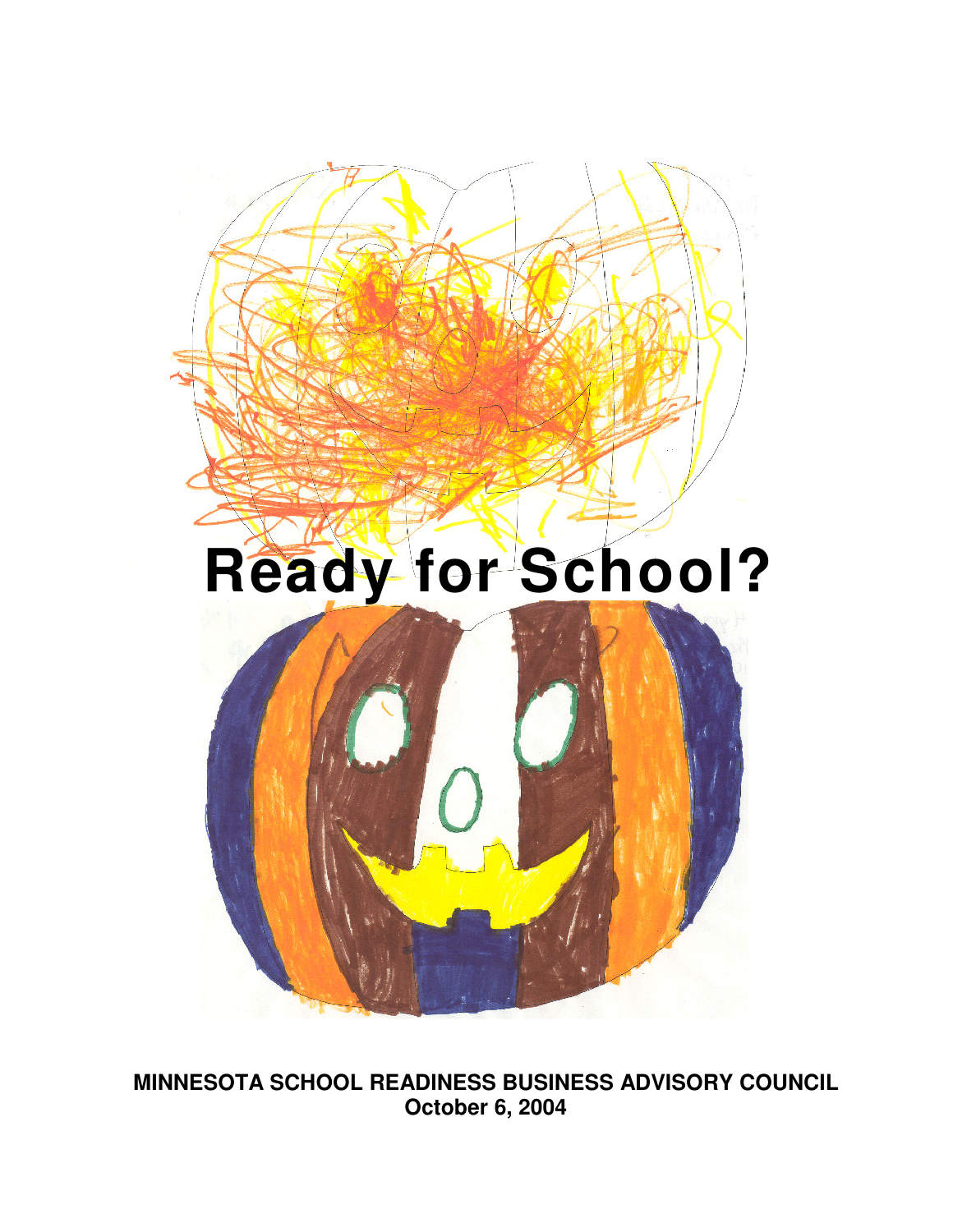# **TABLE OF CONTENTS**

| <b>Executive Summary</b>                                 | $\mathbf{ii}$  |
|----------------------------------------------------------|----------------|
| School Readiness: The Opportunity and the Challenge      | $\mathbf{1}$   |
| Why Has School Readiness Become Important?               | 3              |
| <b>Environmental Changes</b>                             | $\mathfrak{Z}$ |
| <b>Educational Challenge</b><br><b>Economic Benefits</b> | 8<br>10        |
| Ethical Imperative                                       | 12             |
| Summary of Reasons for Acting Now                        | 13             |
| Current Context of Early Childhood Programs in Minnesota | 14             |
| Delivering Quality Early Childhood Development           | 16             |
| <b>Assured Access</b>                                    | 17             |
| Measures of Quality and Progress                         | 21             |
| <b>Informed Parents</b>                                  | 25             |
| <b>Effective Coordination</b>                            | 26             |
| Accountability                                           | 27             |
| Begin With an Early Learning Fund                        | 28             |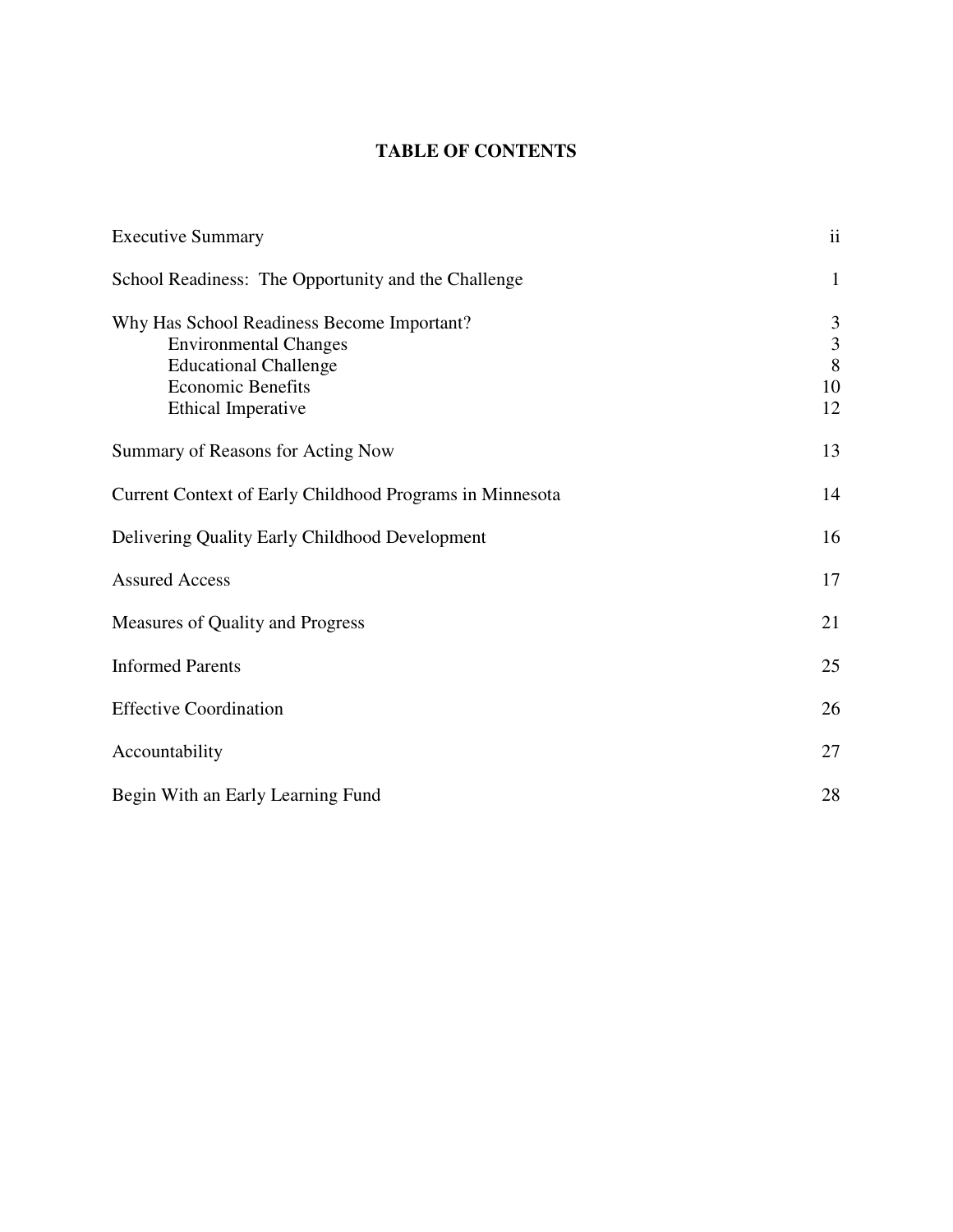## **Winning Start: A Plan for Investing Wisely In Early Childhood Development**

## **Executive Summary**

#### **Overview**

The cover of this Report poses a question in pictures: which pumpkin was colored by a child who was socially and intellectually ready to succeed in school? There is a preparation gap in getting kids ready for kindergarten that is important to close. Minnesota needs to move quickly onto a path that cost-effectively prepares all kids to succeed in school, work and life.

The Minnesota School Readiness Business Advisory Council has developed a strategy<sup>1</sup> for investing wisely in school readiness. That strategy derives from an intensive study process that began in April 2004 and culminated in the following Report, which the full MSRBAC endorses. The Report includes a detailed "case statement" on why it is vital to act now to improve school readiness and a three-part strategy for how to move ahead.

Art Rolnick and Rob Grunewald first focused business community attention on child care through an article demonstrating that investing in early childhood education represented sound economic development policy with a high public return. This Report confirms that conclusion and takes the case further:

- It documents that roughly half of Minnesota kids arrive at kindergarten unprepared to succeed;
- It shows that kids from families with low incomes or limited educational backgrounds are 2-3 times more at risk of failure;
- It argues that the proportion of kids experiencing this preparation gap is likely to increase with Minnesota's changing demographics; and
- It concludes that lagging preparation at a time of intensifying global competition in an increasingly knowledge-based economy threatens the continuing competitiveness of Minnesota businesses and jeopardizes our high quality of life.

<sup>&</sup>lt;sup>1</sup> We identify our recommendations as a "strategy" because we foresee changes in the details, but not the direction, of our recommendations as the broader public dialogue about "school readiness" unfolds. MSRBAC members themselves may have differences about specific elements of this plan, but they endorse its case statement and architecture for change.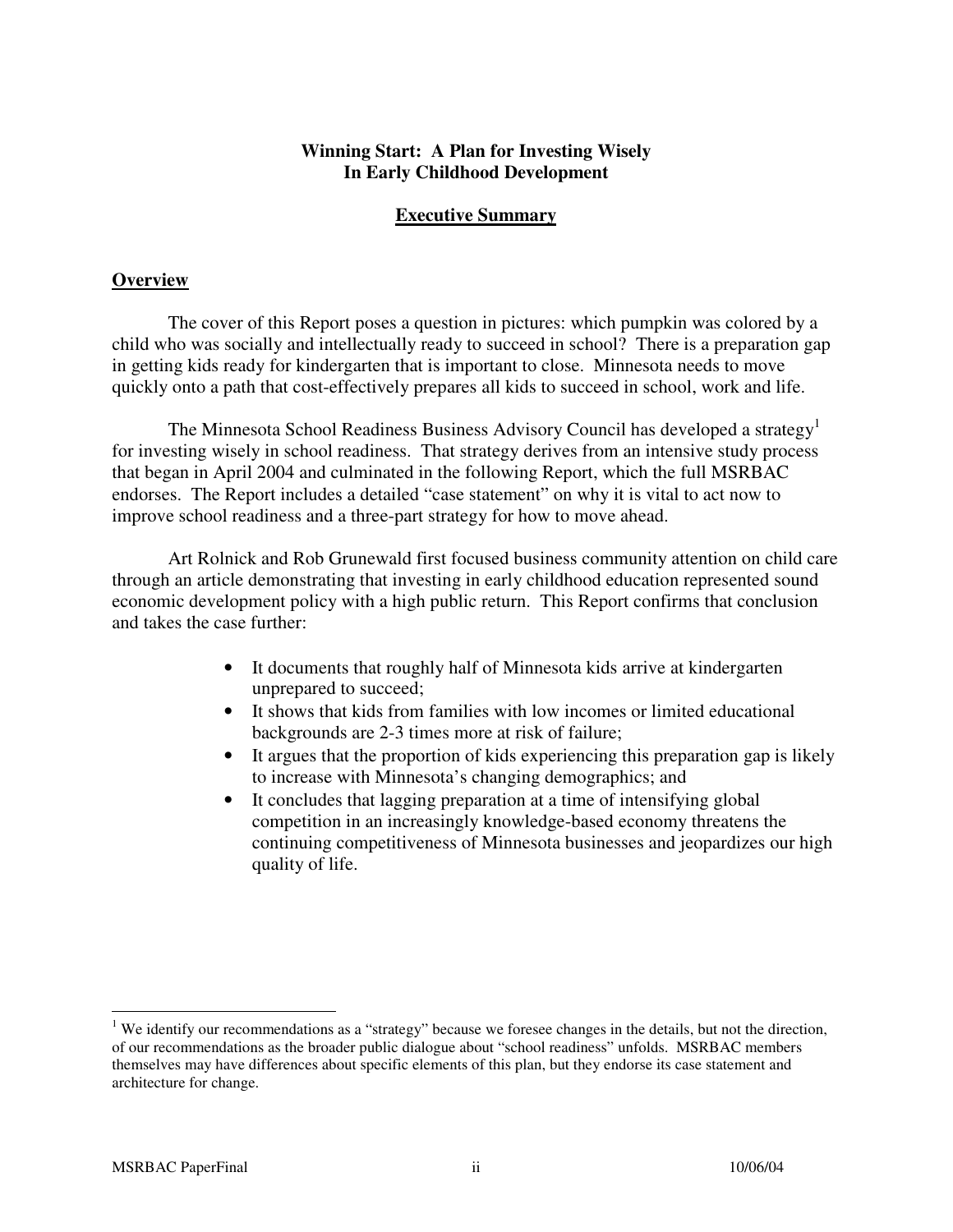Given these conclusions, MSRBAC recommends that business and other community leaders rally around a market-based, incentive-oriented strategy for delivering high quality early childhood development experiences, especially to kids at risk of being unready for school. That approach has three elements.

The first element is a set of five core principles that map the direction for desired change:

- Assure access for all children, especially for "at risk" preschoolers;
- Clear measures of quality and of progress by individual kids;
- Informed parents and parental choice;
- Coordination with other social services; and
- Accountability for results

All existing and any new early childhood development programs should be evaluated against these principles.

The second element is a testing/demonstration phase. During this phase, some systemwide steps can be taken right away where benefits can be captured at low cost. Most resources in this phase, however, should be used to test and demonstrate new ideas for improving the quality of all school readiness programs and for increasing access to them for at risk children. This phase will be financed through a public-private partnership that has the goal of raising \$30 million for a Minnesota Early Learning Fund (MELF). The MELF Board will direct the distribution of resources and conduct the evaluation of results.

 The third element is a framework for evaluating existing programs, initiatives in other states and ideas tested through the MELF and recommending a firm strategy that can be rolled out statewide. Clear standards, careful assessments and shared lessons are the best foundation for building public support for and designing a comprehensive approach to achieve school readiness for all.

 In the Report that follows, the first half documents the case for acting. The second half then develops a strategy for moving ahead, with goals for where the journey should lead, ideas for how to get the journey started and a process for shaping the path that will enable Minnesota to prepare its kids for success in school, work and life.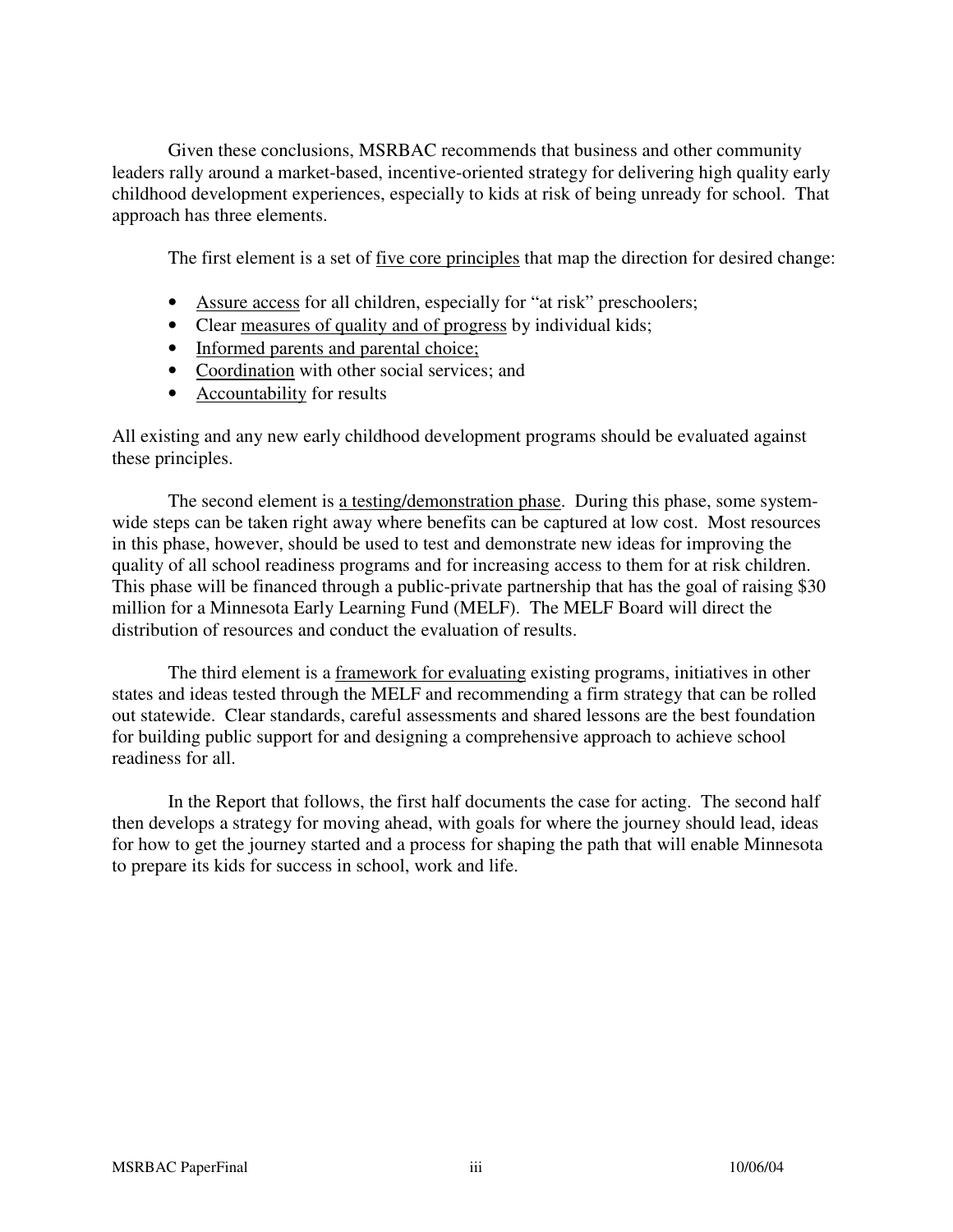## **Winning Start: A Plan for Investing Wisely in Early Childhood Development**

### **School Readiness: The Opportunity and the Challenge**

 Formal education currently begins with kindergarten. Scientific study, however, has shown that kids are ready and eager to learn before then. As a society, we are better able to design and implement strategies to get kids ready for school than we ever have been.

The science<sup>2</sup> of early childhood development has confirmed that both genetic inheritance and environmental stimuli are important to early brain development. One's genes lay out the basic patterns for how the brain functions, while experience sculpts the way the brain gets "wired for action" by affecting how genes get turned off and on.

 Timing of environmental stimulation, therefore, becomes important to align appropriate experiences with the development of different parts of the brain. Each neural system is the most sensitive to experience during the period when it is developing. During these sensitive periods, what the brain does in response to activity actually shapes how it develops. Deep parts of the brain, especially affecting emotions, develop early (first 18 months). Next to develop are the surface rear areas of the brain, governing things like vision (first 24 months) and motor skills (first 48 months). The surface frontal areas of the brain develop later. Language and memory skills develop intensively over the first 72 months of life. Executive functions, such as selfcontrol, planning, sequencing, staying on task, managing social relations, etc., develop throughout life but especially between 12 and 60 months of age.

 What this means is that early childhood experiences shape brain development in all the domains of school readiness that the MN Department of Education has begun assessing: physical well-being and motor development; personal, social and emotional development; the arts and creativity; language and literacy development; and mathematical and analytical thinking.

 Science also reveals that stress affects brain development, especially its self-regulating "executive" functions. We also know that the care children receive affects their hormone levels and, through them, brain development. Consequently, the early care kids receive powerfully affects their executive and cognitive functions, with good care enhancing and poor care impeding their development.

<sup>&</sup>lt;sup>2</sup> This discussion of brain development and quality of care draws heavily from "Getting the Brain Ready for School: What Science Tells Us About Supporting Early Brain Development," by Megan Gunnar, April 28, 2004.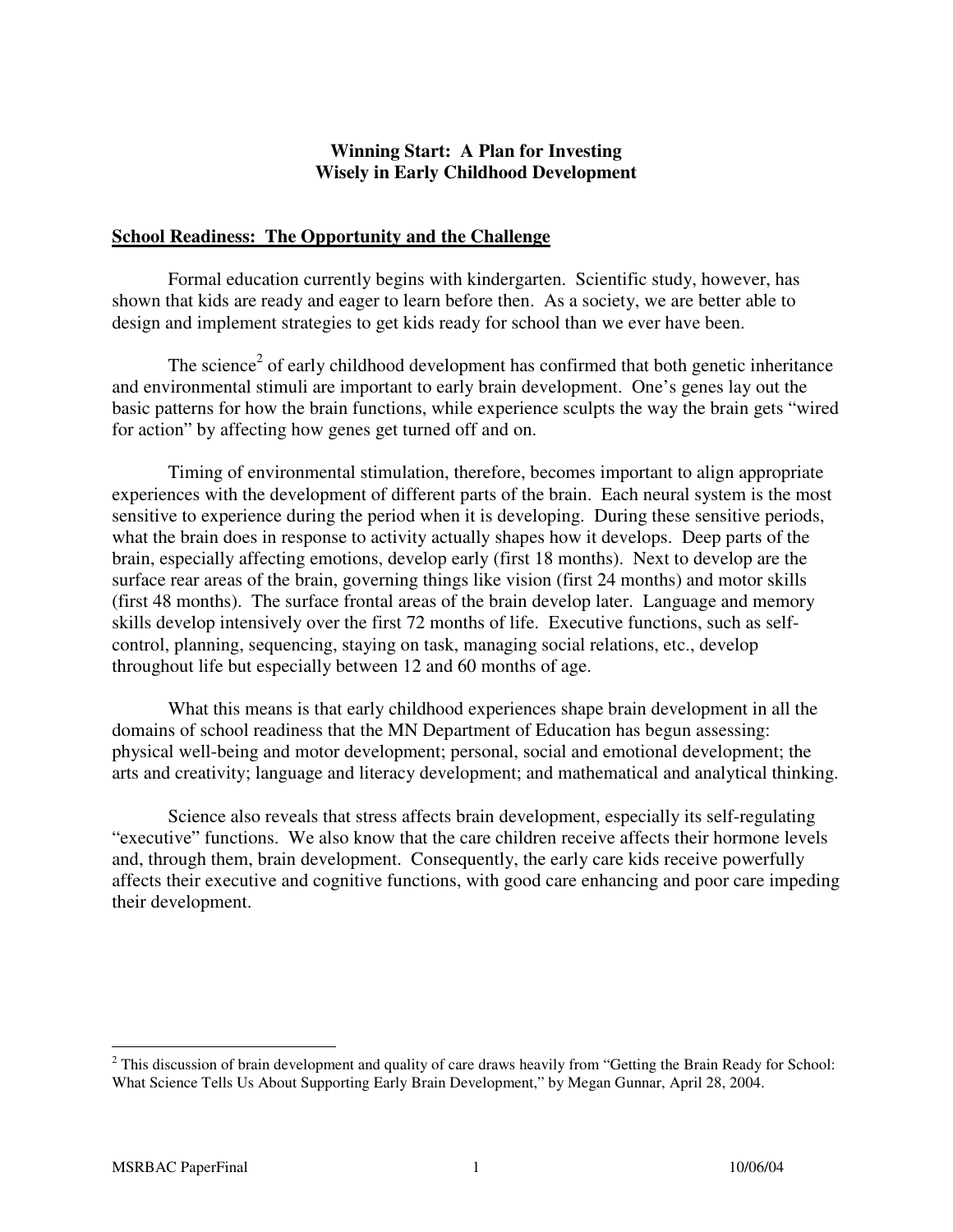"Human relationships are the "active ingredients" of environmental impact on young children. Research tells us that a wide array of people play an important part in shaping young children's lives. These include neighbors, friends, and teachers, in addition to parents, grandparents, and other extended family members. For large and growing numbers of children, it also means the other adults who care for them in the early childhood education programs where they spend a substantial part of every day.

Central to the impact of relationships on children in the early years is their quality, particularly as it is expressed in the continuous back and forth interaction that takes place between a young child and an invested adult. When relationships are nurturing, individualized, responsive, and predictable, they increase the odds of desirable outcomes. That is to say, they promote healthy brain development, as positive experiences contribute to the formation of well-functioning neural circuits. When interpersonal experiences are disruptive, neglectful, abusive, unstable, or otherwise stressed, they increase the probability of poor outcomes."<sup>3</sup>

 All of this means that high-quality early childhood development programs are those that provide children with the kinds of experiences that strengthen the neural circuits underlying the skills needed for school success across all five domains of school readiness. Quality, therefore, is a function of: the amount of appropriate stimulation of the child; the amount of time the child is left alone; the sensitivity of the caregiver to the child's needs and interests; time children spend in group activities; and the amount of time spent talking with, reading to or problem-solving with the child.

 More can and should be done to equip parents and other adult caregivers with the knowledge and tools to prepare kids to succeed in school. Even when parents can provide gold standard care for their children, most children are out of their parents' care a substantial period of time before school entry. Some 79 percent of infants and toddlers and 85 percent of preschoolers are out of parental care for at least part of the day so that parents may work. During these critical years from zero to five, four-fifths of the human brain's development occurs. Yet, less than 10 percent of public funding for education and less than one percent of the total Minnesota budget is spent on kids in this critical phase.<sup>4</sup> There is room to do better.

<sup>&</sup>lt;sup>3</sup> "Closing the Gap Between What We Know and What We Do". Jack P. Shonkoff. M.D. Brandeis University. Published by Ounce of Prevention. 2004.

<sup>&</sup>lt;sup>4</sup> "Early Learning Left Out - Public Spending on Children in Minnesota," Ready4K, 2004.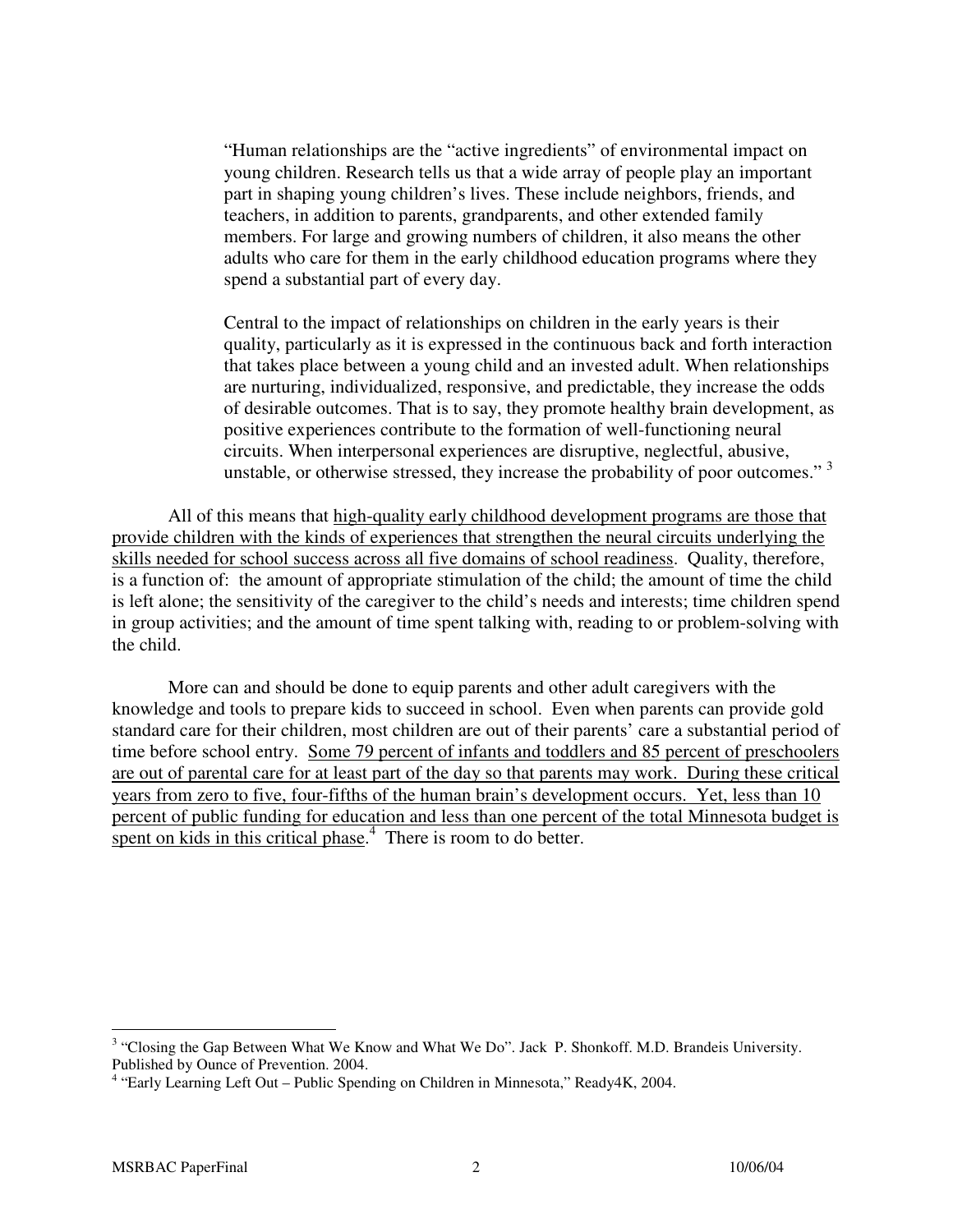### **Why Has School Readiness Become Important?**

 Environmental changes. Traditionally, parents have borne the primary responsibility in preparing kids for school. We do not think that should change. But much has happened to society and the workforce over the last 50 years to make effective parenting more difficult.

 Nationally, more women are entering the workforce, more families have all parents working and working hours have risen:

- "Three-fifths of women age 16 and over are in the paid labor force, as are 75 percent of mothers with children…(Council of Economic Advisors, 2000, p. 166).
- In 1950, 13 percent of America's children lived in dual-earner households. That figure climbed to 44 percent by 1998 (Council of Economic Advisors, 2000 p. 166).
- Fewer than 25 percent of married families fit the old "breadwinner" model, with the husband in the labor force and the wife at home, compared to 56 percent in 1950.
- Not only have more women entered the labor force, they work longer hours: Among all employed women, average weekly hours of work increased from 34.2 hours in 1978 to 36.1 hours in 1998 (Cohen and Bianchi, 1999, p. 26)."<sup>5</sup>

 There are a number of factors that make this transformation of the workforce particularly challenging for early childhood development in Minnesota. First, "almost half of the population growth [in Minnesota] was due to migration from other states within the U.S. and from other countries."<sup>6</sup> This influx creates new challenges, including many more English Language Learners and dynamic changes in the population makeup of various communities.

 Second, the age structure of Minnesota's population will continue to have a strong youthful component:

"As the baby boom generation ages, the median age in the state is expected to increase from 35.4 in 2000 to 40.2 in 2030, but the population of children will continue to expand. By 2010, there are expected to be 926,040 children ages 0 to 12 [compared to 910,267 in 2002], by 2020, almost 990,000, and by 2030, over one million."<sup>7</sup>

<sup>&</sup>lt;sup>5</sup> Integrating Work and Family Life: A Holistic Approach, by Latte Bailyn, Robert Drago and Thomas A. Kochan,

<sup>(</sup>MIT, Sloan School of Management, September 14, 2001), p. 11.<br><sup>6</sup> The Economic Impact of the Child Care Industry in Minnesota, Saskia Traill and Jen Wohl (National Economic Development and Law Center, 2003), p. 5.

 $^7$  Ibid., p. 6.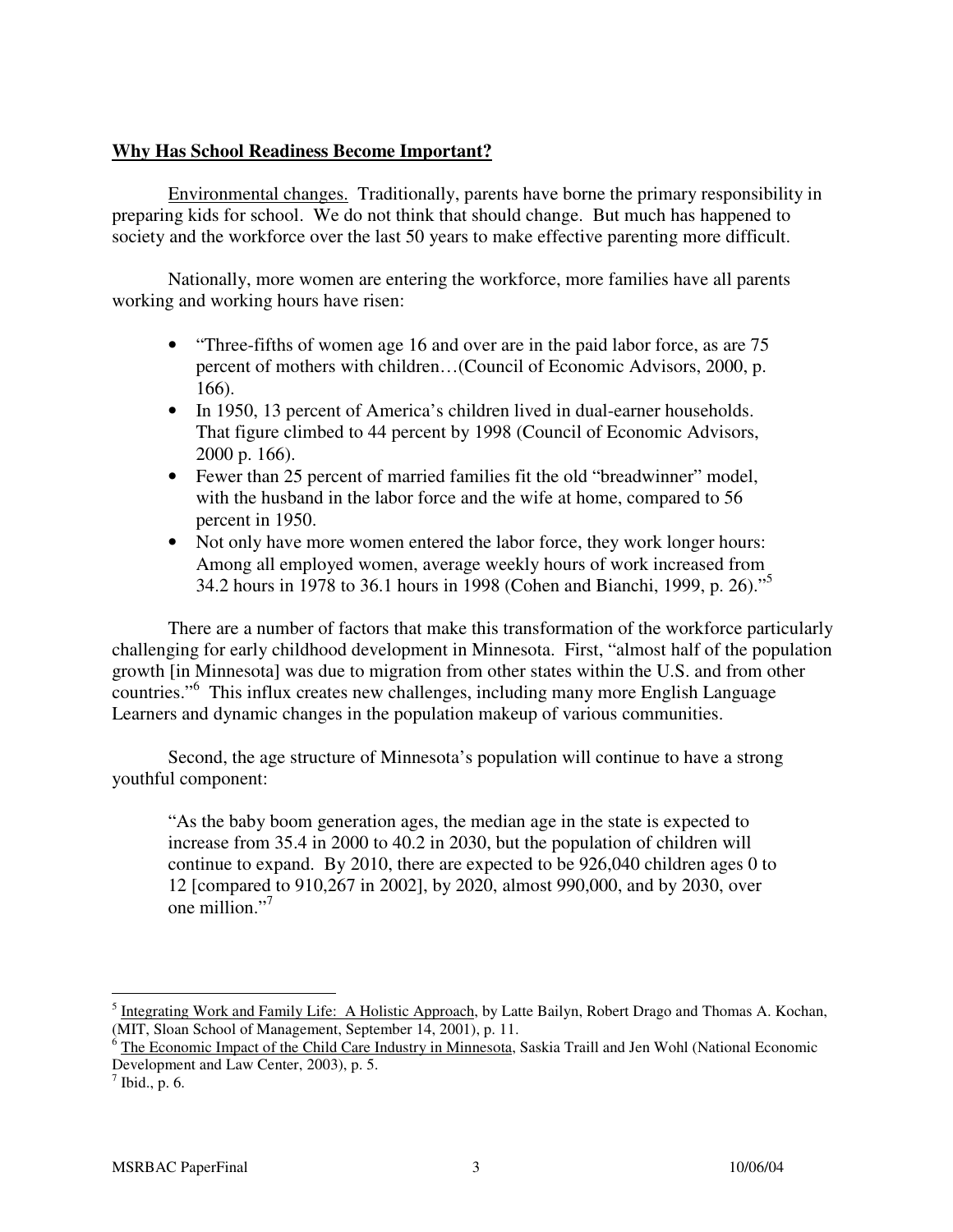This growth in child numbers will be important in filling job vacancies created by baby boomer retirements, provided they are educationally equipped to meet the more knowledge-intensive job criteria needed to sustain Minnesota's quality of life. Providing a good start for kids age zero to five is only going to become more important going forward.

Third, Minnesota's population is becoming ethnically more diverse:

"Demographics indicate increasing racial and ethnic diversity in Minnesota, particularly for young children. The proportion of births in the state to foreignborn mothers has increased dramatically from 5.4 percent in 1990 to 13.4 percent in  $2000.^{98}$ 

This leads to a number of consequences for early childhood learning: more languages other than English spoken at home; more interest in culturally diverse child care offerings; and challenges for parents, many of whom speak or read little English, to provide needed linguistic, reading and mathematical skills to preschool age children on their own.

 Fourth, more parents are entering the workforce and fewer are staying at home to care for their children:

"Minnesota currently leads the nation in the participation of women in the labor force – at 70.3 percent in 2000 compared to the nation's 60.2 percent.<sup>9</sup> In addition, the state ranks fourth in labor force participation of men.<sup>10</sup>…

"In fact, the most significant labor force participation gain in these past few decades has been made by women with children.<sup>11</sup> In 1970, 30 percent of U.S. mothers and 40 percent of Minnesota mothers were in the labor force, either working for pay or actively looking for work. In 2000, the proportion of mothers in the workforce rose to 69 percent for U.S. mothers and 79 percent for Minnesota mothers. Women with children are now more likely to be in the labor force than women without children; while 60 percent of Minnesota women without children were a part of the labor force in 2000, over 79 percent of women with children under  $18$  were.<sup>12</sup>

<sup>8</sup> Ibid., p. 7.

<sup>9</sup> Legislative Commission on the Economic Status of Women. *Labor Force Participation on Women, Minnesota and U.S.* Fact Sheet, undated. Reported statistics based on information from the U.S. Census Bureau and the Bureau of Labor Statistics. Participating in the labor force refers to those who are engaged in paid work or are currently unemployed actively looking for paid work.

<sup>&</sup>lt;sup>10</sup> M. McMurry. *Minnesota Labor Force Trends: 1990-2000*. Minnesota Planning State Demographic Center. Population Notes series, December, 2002.

<sup>&</sup>lt;sup>11</sup> O. Casale and A. Fisher. *Labor Force Participation Rates: How is Minnesota Different?* Minnesota Economic Trends series. Minnesota Workforce Center, December 2002/January 2003.

 $12$  Ibid. This is likely due, in part, to age group; women of childbearing years are more likely to be in the workforce than younger or older women.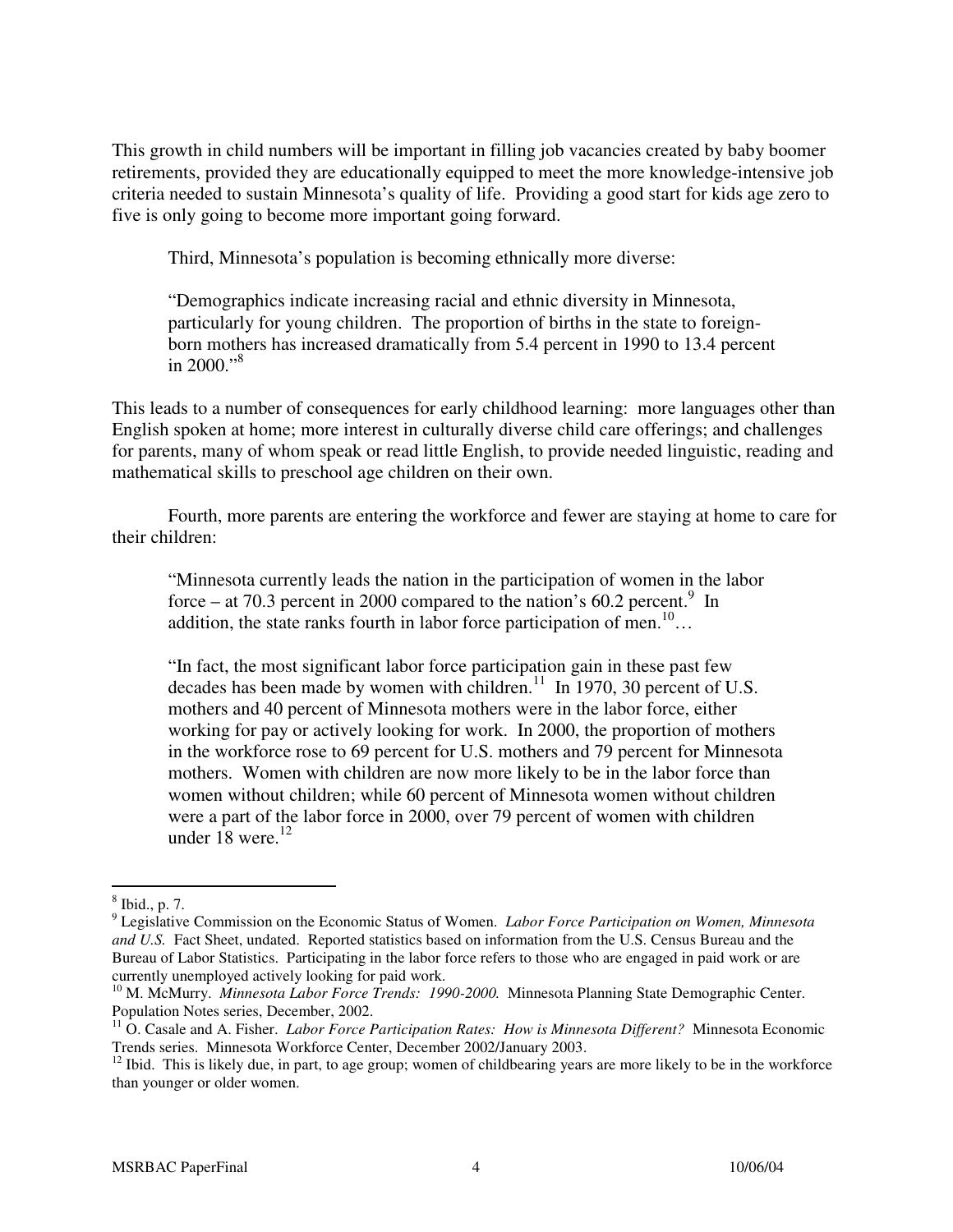"Given the high labor force participation rates of both men and women in Minnesota, it follows that most Minnesotan children live in households where all parents are in the labor force. The 2000 Census indicates that in dual-parent households 66 percent of young children and 76 percent of school-age children have both parents in the workforce. The vast majority of children living with single parents have their parent in the workforce – 77 percent of young children living with single mothers, 84 percent of young children living with single fathers, 87 percent of school-age children living with mothers, and 88 percent of schoolage children living with fathers."<sup>13</sup> [See Chart 2.]



**Chart 2 Labor Force Participation Rates of Parents** 

 Given these demographic trends, it is clear that, while early childhood development is first and foremost a parental responsibility, for the vast majority of Minnesota's kids, it is no longer possible for parents to shoulder this responsibility alone. In some cases, they need better access to information on preparing their children for school; in other cases, they need better information on early care and education options that offer the level of quality they desire; and in some cases, adequate preparation for school will have to be supplemented heavily from nonparental sources.

<sup>13</sup> Ibid., pp. 8-9.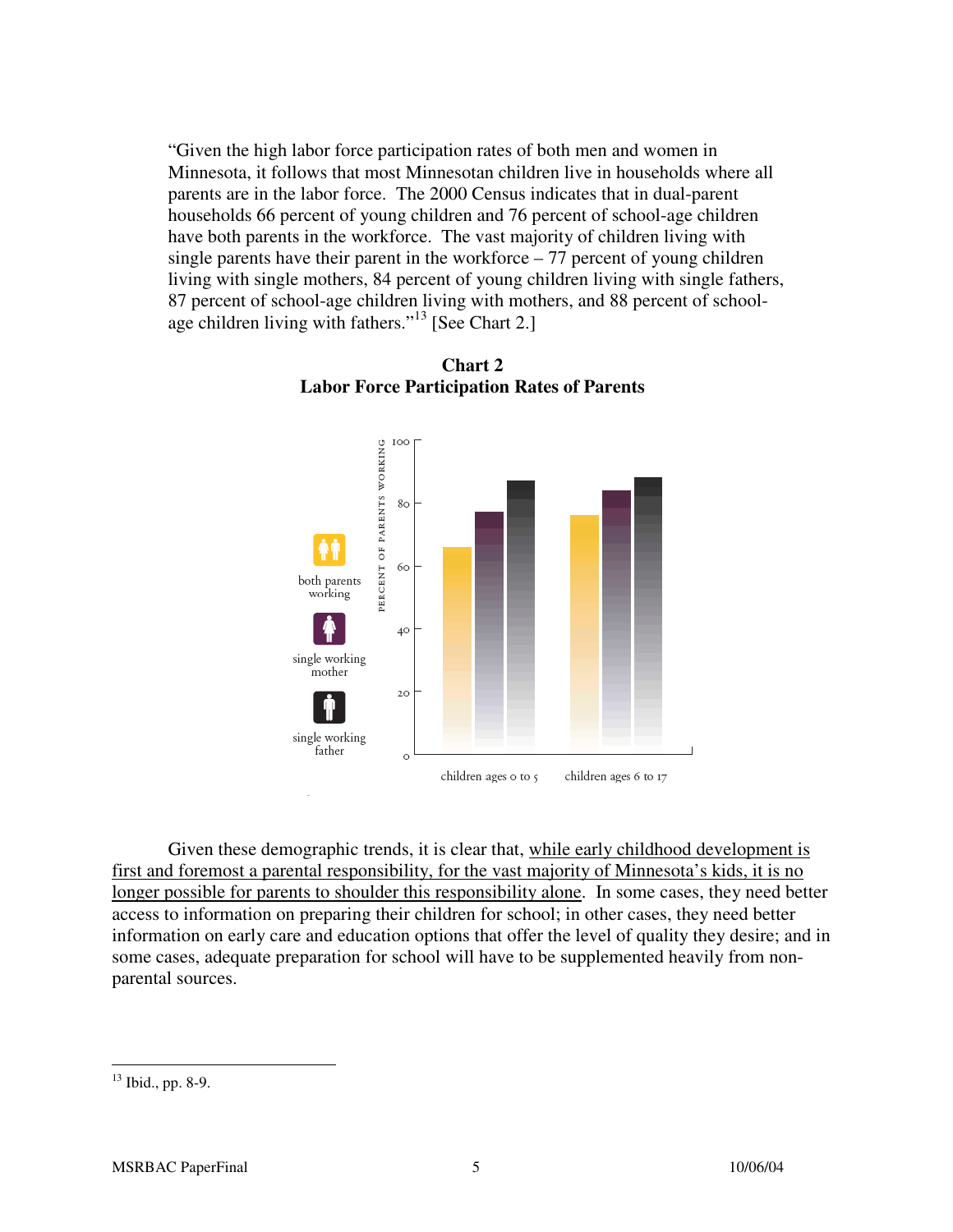Fifth, the existing child care system in Minnesota is inadequate to this task, even if one were to assume that all existing licensed teacher/providers offer quality care:

"Assuming that parental employment levels will remain the same as in 2000, the number of children with all parents in the home working is currently over 670,000, and by 2010, will be almost 685,000, and by 2030 will be well over 740,000. Currently, licensed child care has the capacity to serve 265,700, indicating that many children and their working parents are underserved even now and that there is a sustained need for a strong child care infrastructure in the future." $^{14}$ 

A Minnesota Department of Human Services study conducted by Wilder Research Center of child care arrangements in 2450 Minnesota households from June 1999 to March 2000 profiles Minnesota's child care practices and documents some of the stresses on and inadequacies of the existing child care infrastructure:

- Almost 80% of Minnesota children age 5 or younger are in non-parental care at some point during the week; almost half (45%) in care for 20 or more hours per week; 30% are in care full-time (35 or more hours per week).
- For children 5 or younger, 39% were in licensed family child care, 24% in center-based care, 22% in care of relatives and 9% were in informal, nonrelative care.
- Most children are in multiple care settings in order to cover the full workday, with three-fourths of preschoolers in 2 or more child care settings.
- Almost 400,000 Minnesota children ages 0-5 were in child care settings in 1999.
- Only 12% of low-income households were using state-sponsored child care assistance programs in 1999.
- 21% of parents reported child care problems have interfered with getting or keeping a job in the past year, and 23% of parents reported lost time from work in the past 6 months due to child care problems, not including sickness.<sup>15</sup>

With an inadequate supply of child care facilities, families are forced to juggle schedules and obligations, with convenience and safety rather than quality and school readiness driving the decision.

 $\overline{a}$ <sup>14</sup> Ibid., p. 10. Current capacity from the Minnesota Child Care Resource and Referral Network, 2003.

<sup>&</sup>lt;sup>15</sup> "Child Care Use, Needs and Quality in Minnesota," Presentation to MSRBAC Policy Task Force by Deb Swenson Klatt, MNDHS, May 19, 2004.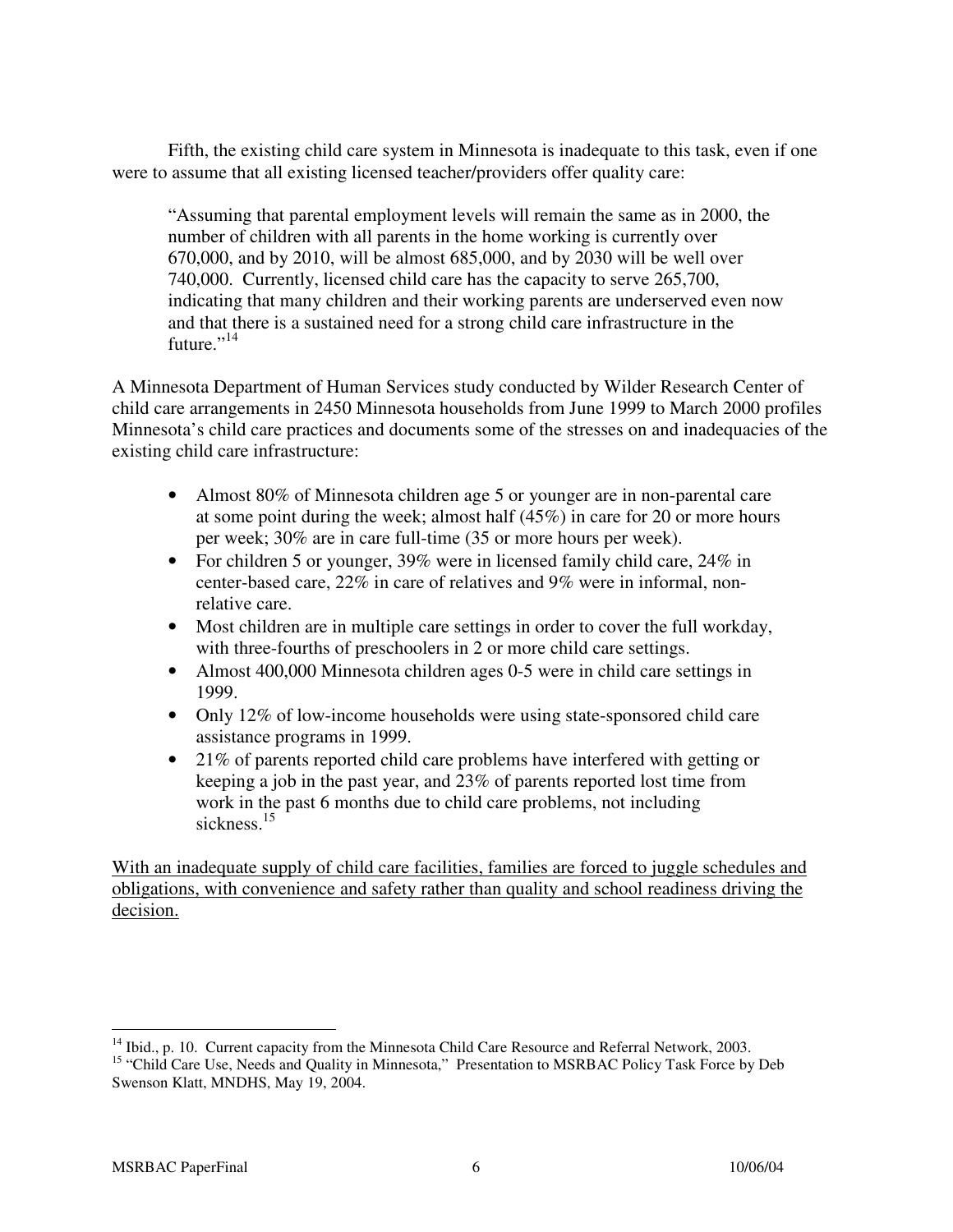Another recent study by the Center for Urban and Regional Affairs (CURA) of the University of Minnesota found that many Minnesota families find themselves spending more than 10% of their income on childcare – a level commonly accepted by government agencies and child care advocates of child care affordability. Families who pay more than 10% of their income for child care are considered cost burdened and may have difficulty affording necessities such as food, clothing, transportation and medical care.

| <b>Household Income Level</b> | Percentage of income spent on out-of-pocket |  |  |
|-------------------------------|---------------------------------------------|--|--|
|                               | child care expenses                         |  |  |
| Less than $$20,000$           | $>32\%$                                     |  |  |
| \$20,000 to \$44,999          | $10 - 23\%$                                 |  |  |
| \$45,000 to \$74,999          | $7 - 11\%$                                  |  |  |
| \$75,000 or more              | $\langle 9\%$                               |  |  |

|  |  | Table 4. Out-of-Pocket Expenses for Childcare in Minnesota <sup>16</sup> |  |  |  |
|--|--|--------------------------------------------------------------------------|--|--|--|
|--|--|--------------------------------------------------------------------------|--|--|--|

 Finally and most regrettably, the child care arrangements available to Minnesota families today are often not of adequate quality. Good teacher/providers of care focused on making kids developmentally-ready for kindergarten tend to be the exception. The Minnesota Child Care Policy Research Partnership conducted a review in 2003 of the quality of Minnesota centerbased child care through physical observation in 100 child care classrooms; the results were shared with our task force. Among the key findings were these:

- 90 percent of the center-based care facilities observed had inadequate or minimal personal care routines; none were excellent.
- About 80 percent of these facilities had "minimal to good" interactions between teacher/providers and the children under their care; only 10 percent scored excellent.
- In an attempt to gauge their effectiveness in providing early literacy skills, observers graded these centers on use of language, books, pictures and other communications tools to teach language skills; 55 percent of the centers made "minimal" use of such tools, and none scored "excellent."

All of the centers reviewed were licensed by the state. What the study shows is that licensing is a poor gauge of quality; it is based on the resources available at the center rather than on factors that would measure performance in preparing kids for school – factors like behaviors, training levels, quality of site management, use of research-based protocols and direct instruction methods, etc. Very simply, even the licensed child care facilities currently are judged more on their delivery of adequate custodial care than on their teaching performance. Though we cannot say for certain, we believe the situation is unlikely to be better in informal care settings.

 $\overline{a}$ <sup>16</sup> Affordable Childcare: Is There a Crisis? Elizabeth E. Davis and NaiChia Li. CURA Reporter. Summer 2004. Center for Urban and Regional Affairs, University of Minnesota.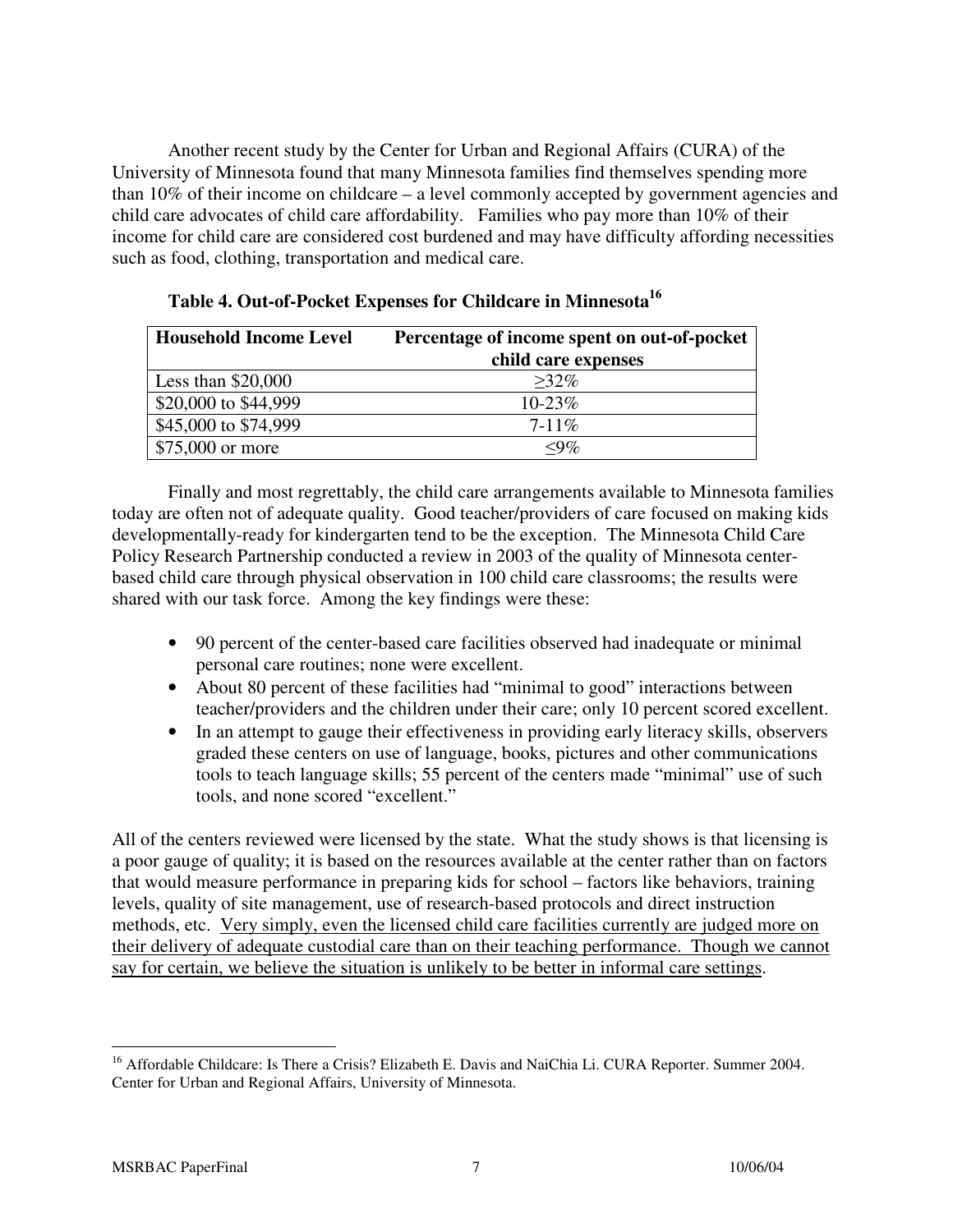Educational challenge. The Minnesota economy was long anchored in natural resources, including timber and minerals in the North, farmland in the South and hydropower in the center. In the latter half of the 20<sup>th</sup> century, Minnesota's economy became more dependent on education, both to add value to its resource endowments and to create new technological capabilities. Minnesota's decision to invest in education began to pay big dividends about mid-century. Since then, our per capita income has risen from the national midpoint to well into the top quartile.

 Knowledge at all levels of the workforce will only become more important in today's emerging global economy. Minnesota's quality of life will increasingly depend on developing its human rather than natural resources. Yet, Minnesota has no reason for being complacent about either the structure or effectiveness of its educational investment. The 2003 National Assessments of Educational Progress clearly documented a serious educational performance gap:

"By eighth grade, Minnesota's black and Hispanic children are three entire grade levels behind white children in reading ability…The results were worse in math. By eighth grade, Minnesota's black children are four and a half grade levels behind white children, while Hispanic children are more than three grade levels behind." $^{17}$ 

 Such gaps are devastating for the individuals hurt by them, but they can also have a significant adverse economic impact on Minnesota's economy, with lower educational levels leading to poverty, increased costs to the criminal justice and social service systems and loss of human potential for job productivity and civic contribution.

"In fourteen short years, the percentage of non-white students in the two urban districts [Minneapolis and St. Paul] has grown from 45 percent to 71 percent. With higher minority birth rates and continued in-migration, we can expect more rapid growth in the years ahead. This means that Minnesota's present maleducation of mostly urban minority children has increasingly grave consequences for the economy, criminal justice and social service systems, and civic well-being, of the state as a whole."<sup>18</sup>

 Attacking such performance gaps after they have emerged has generally proven a costly strategy. While there are school systems that have closed these gaps through high expectations, great leadership and concentrated instruction, they too often are the exception. Without abandoning efforts to do better at closing these gaps, it also is important – and likely more costeffective – to prevent them from emerging.

<sup>&</sup>lt;sup>17</sup> "No Excuses: Closing the Twin Cities' Racial Gap in Learning," by Jon Bacal in American Experiment Quarterly (Spring 2004), p. 59.

 $18$  Ibid., p. 61.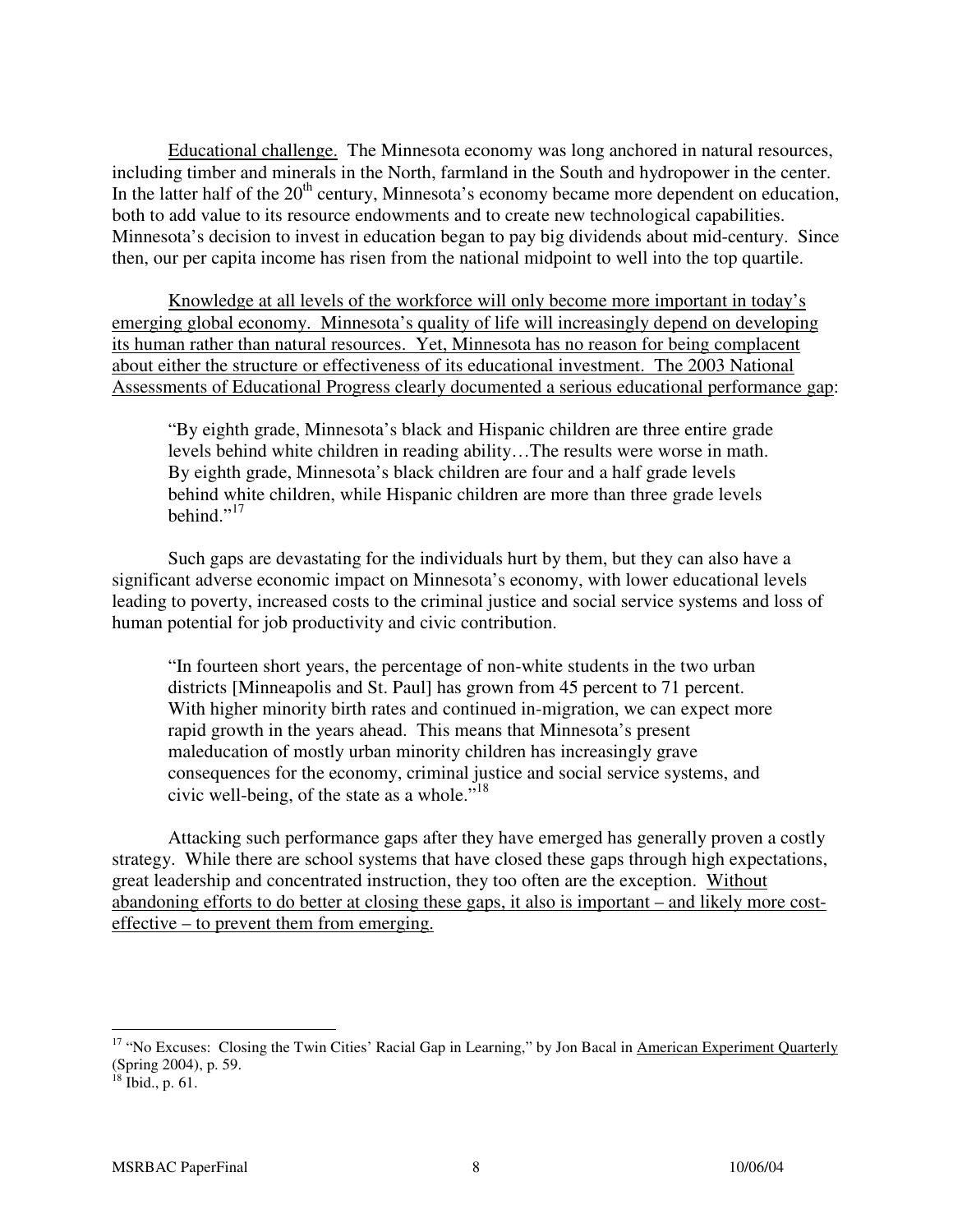"Business people know that it is less expensive to prevent failure than to try to correct it later. Early intervention for poor children from conception to age five has been shown to be a highly cost-effective strategy for reducing later expenditures on a wide variety of health, developmental, and educational problems that often interfere with learning. Long-term studies of the benefits of preschool education have demonstrated returns on investment ranging from \$3 to \$6 for every \$1 spent. Prenatal care has been shown to yield over \$3.38 in savings on the costs of care for low birth weight babies. Early immunization for a variety of childhood diseases saves \$10 in later medical costs. Supplementing nutrition for poor women, infants and children yields a \$3 payback in savings on later health care costs.

"At the same time, the costs of not intervening early can be astronomical.

- Every "class" of dropouts earns about \$237 billion less than an equivalent class of high school graduates during their lifetimes. As a result, the government receives about \$70 billion less in tax revenues.
- Each year, taxpayers spend \$16.6 billion to support the children of teenage parents.
- About 82 percent of all Americans in prison are high school dropouts, and it costs an average of \$20,000 to maintain each prisoner annually. In comparison, a year of high quality preschool costs about \$4,800 and has been shown to decrease the rate of arrest in the teenage years by 40 percent.<sup>"19</sup>

These costs and savings would be significantly larger in current dollars. Once failure is an expectation, it is hard – and expensive – to remove.

 A strategy of prevention can be more cost effective, but it too is challenging to implement:

"There is now a solid national consensus that the inability to read well by third grade places children at a severe risk of later school failure. Gov. Tim Pawlenty's recent call for all Minnesota children to read by the end of first grade is only one reason to pay attention to these results."<sup>20</sup>

Put another way, "when children know the basic literacy skills at the beginning of kindergarten, schools should be able to have 95 percent of all children reading at standard by the end of third grade."<sup>21</sup>

 $\overline{a}$ <sup>19</sup> "The Unfinished Agenda: A New Vision for Child Development and Education," Statement of the Research and Policy Committee for Economic Development (NY, NY: 1990), p. 11

<sup>&</sup>lt;sup>20</sup> "No Excuses: Closing the Twin Cities' Racial Gap in Learning," by Jon Bacal in American Experiment Quarterly (Spring 2004), p. 59.

<sup>&</sup>lt;sup>21</sup> "Learning Model: 'Age Three to Grade Three School,'" by Education/Evolving, a joint venture of the Center for Policy Studies and Hamline University, p. 1.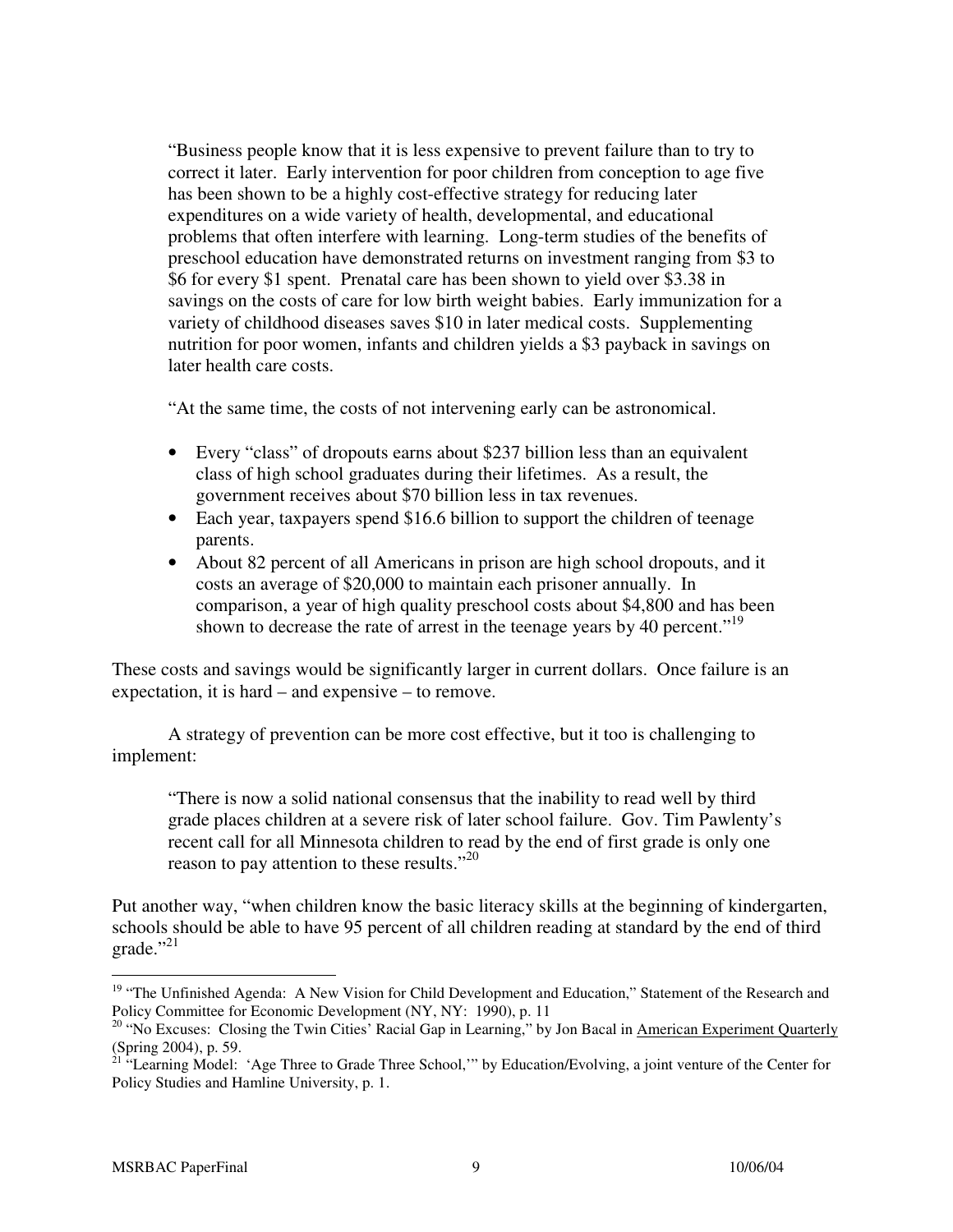Unfortunately, that is not the current condition of Minnesota's kids. The Minnesota Department of Education has made a sample assessment of "school readiness" of kids entering kindergarten in each of the last two years. The more recent study concluded that roughly half of the sampled kids entering kindergarten are not ready to succeed:

"Less than half of the sample was proficient overall in the domains of personal and social development and the arts (47% each), language and literacy (43%), and mathematical thinking  $(40\%)$ ."<sup>22</sup>

Moreover, the lack of readiness escalates with lower family incomes and lower educational attainment by parents:

"Sample children from lower income families and with parents with less education were two-three times more likely to be rated "not yet" in all domains than children from higher income families and with parents with more education."<sup>23</sup>

In other words, the problems that hinder student performance in reading and math in K-12 often originate before they enter school.

 Economic benefits. Wise investments in early childhood development programs can be beneficial. Art Rolnick and Rob Grunewald of the Ninth Federal Reserve District have made two important points about these investments: first, they can generate real rates of return fully competitive with long-term real rates of return in the stock market, which makes these investments an attractive use of money; and second, they are among the best, if not the best, economic development steps any government could take. While smart investing in early childhood development programs can be both a good use of money and a good strategy for the State's future, this has neither been self-evident nor has it been easy to do.

 The returns from good investments in early childhood development generally take one of two forms. The first is savings that result from avoiding costs of various kinds of "social chaos." Several studies have shown that there are such savings to be captured in several areas:

- Costs of grade retention, special education (including remedial classes), reduced disruptions, etc.
- Costs to society and victims from criminal behavior and punishment.
- Welfare and related poverty costs.

<sup>&</sup>lt;sup>22</sup> Minnesota School Readiness: Year Two Study. (Fall 2003), Minnesota Department of Education, Feb. 2004, p. 20.

 $^{20}$ .<br><sup>23</sup> Ibid., p. 39.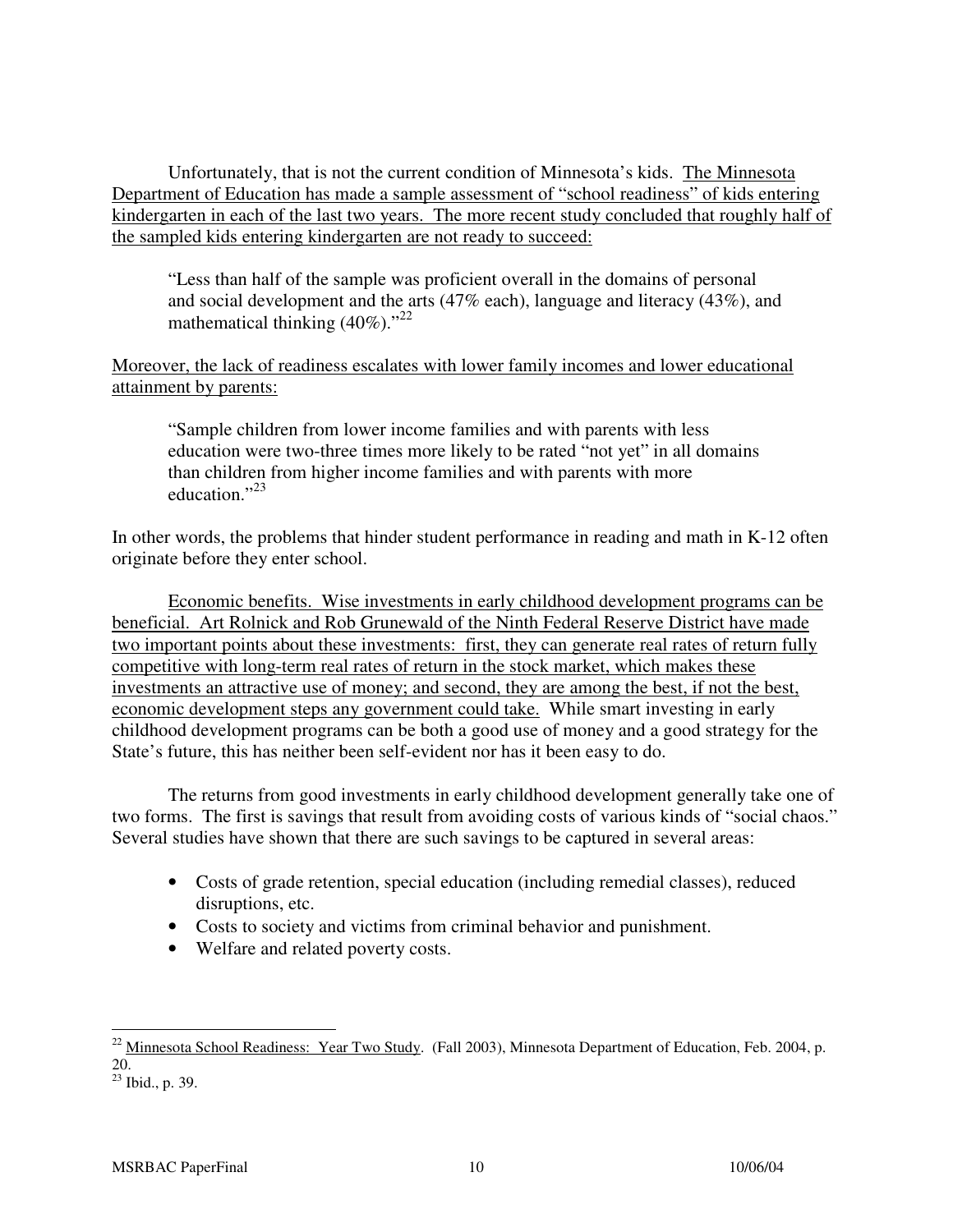These studies have typically focused on returns from extensive and relatively expensive interventions in the services available to "at risk" kids. They also have identified some other potential benefits over an extended lifetime:

- Higher lifetime incomes for affected individuals, resulting in increased tax revenues.
- Cross-generational benefits arising from breaking out of the vicious cycle of poverty and starting a family higher on the socio-economic ladder.
- "Back upstream" benefits that arise from the parents improving their own economic circumstances as a result of involvement in quality child care arrangements.

Beyond the benefits of averting certain "social chaos" costs, there also are potential "social capital" benefits to be captured from a better-trained workforce more equipped to compete in the emerging global economy. The 2000 U.S. Census provides some sense of the magnitude of these economic gains in the range of expected lifetime earnings, in 1999 dollars:

- \$4.4 million per person for professional degree holders (law, medicine, dentistry and veterinary medicine).
- \$3.4 million for a doctoral degree.
- \$2.5 million for a master's degree.
- \$2.1 million for a bachelor's degree.
- \$1.2 million for a high school degree.
- \$1.0 million for high school dropouts.<sup>24</sup>

To the extent that quality early childhood development helps schools better prepare future workers to climb this economic ladder, it makes both those individuals and our overall quality of life better off.

Quality child care also has other important economic benefits to local communities:

- it will help fill an emerging labor shortage in the Minnesota economy by enabling more people to work; $^{25}$
- licensed child care in Minnesota is nearly a billion-dollar industry, supporting more than 28,000 full-time equivalent jobs, more jobs than in elementary school teaching;<sup>26</sup>
- child care assistance payments enable people in low income jobs including nursing and teaching aides and many retail services – to work, which means that "for every \$1 invested in child care assistance, parents earn \$1.46 in new income; $^{27}$  and

 $\overline{a}$  $^{24}$  www.census.gov/Pres-Release/www/2002/cb02ff12.html.

<sup>&</sup>lt;sup>25</sup> "The Economic Impact of the Child Care Industry in Minnesota," Executive Summary (October, 2003), p. 3.  $^{26}$  Ibid., p. 4.

<sup>&</sup>lt;sup>27</sup> "The Child Care Industry: Supporting Jobs and Economic Development in Hennepin County." Report and Recommendations (November, 2003), p. 4.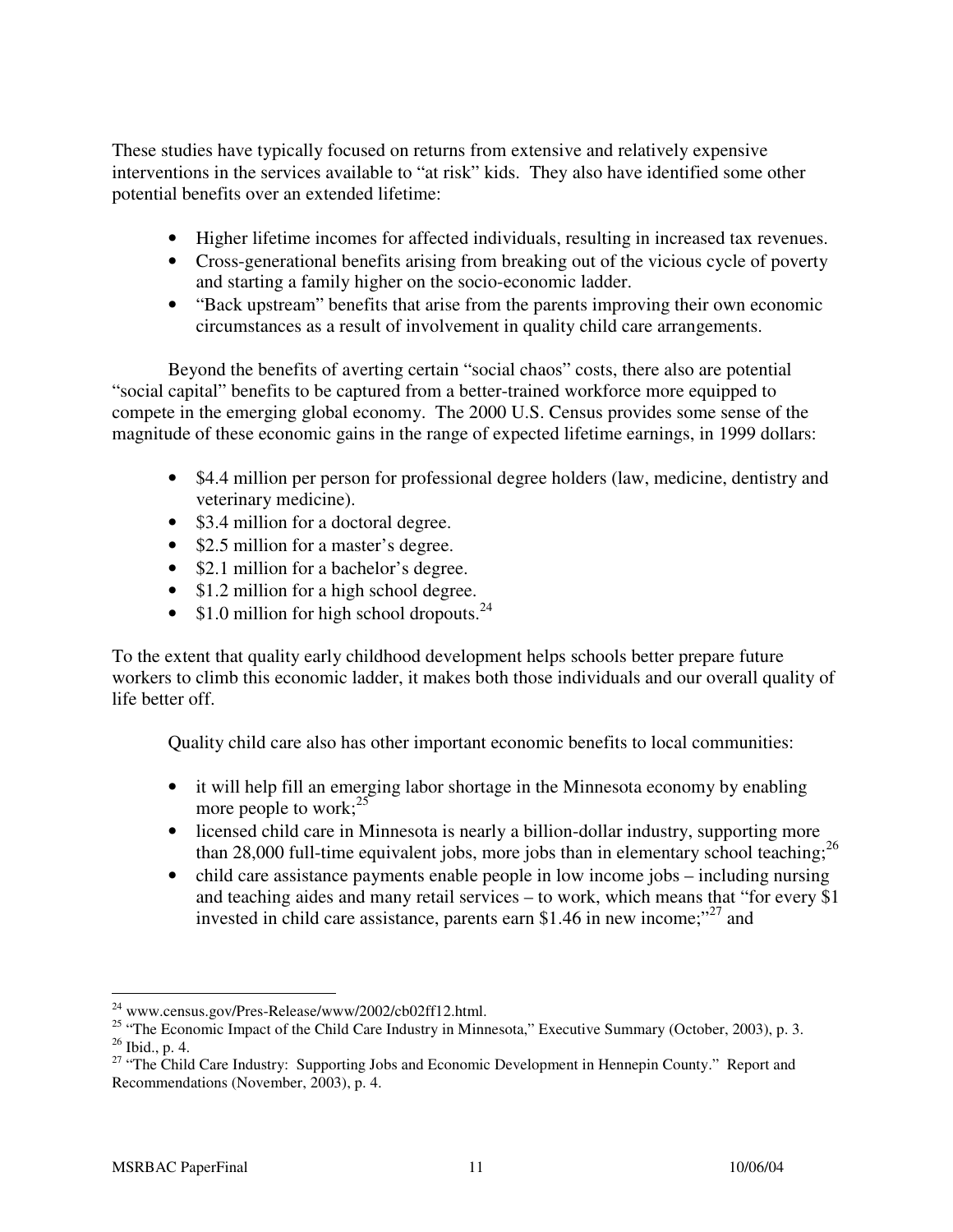• as Minnetonka Mayor Karen Anderson states, "It's an economic development issue. Families choose to live in communities that encourage and support their well-being. In Minnetonka, we've been able to assist families with child care costs through the use of our federal Community Development Block Grant funds. That's just one way to make sure that families here get the programs their children need to become successful adults."<sup>28</sup>

Very simply, individuals, businesses, communities and all of us collectively as society and taxpayers stand to benefit from focused, cost-effective investments in early childhood development.

 Ethical imperative. On the ethical front, the argument is simple and straightforward. The fundamental promise made to all Americans is equality of opportunity. Equal opportunity is not always an easy concept to define. For our purposes here, the notion is simply that children should arrive at the kindergarten gate to learning with a realistic opportunity to succeed, to learn at grade level and to be able to "read to learn" (i.e., use their reading skills to master subject areas) by grade 3.

 By that measure, we are not providing all of our kids an equal opportunity for school success. While about half reach kindergarten ready, the other half do not, and some – especially those from poor and limited parental education backgrounds – have not really begun getting ready and are very likely to fall further behind and eventually fail. One indication of this unfair disparity is vocabulary at age 3:

- Children of professionals typically have a vocabulary of 1100 words by then.
- Children from working class families are in a sense already 30 percent behind, with a vocabulary of only 750 words.
- Children from welfare families have vocabularies of only 480 words.<sup>29</sup>

These disadvantages are not genetically foreordained. Kids arrive in life ready to learn. But they need the stimulus and the avoidance of stress that enable their brains to develop. It often has proven expensive and ineffective to wait for the K-12 system to overcome these gaps. A better strategy is to design and fund early childhood development programs that can help prevent such gaps from emerging.

 $28$  Ibid., p. 2.

<sup>&</sup>lt;sup>29</sup> "Meaningful Differences in the Everyday Experience of Young American Children," B. Hart and T. Risley, Child and Family Policy Center.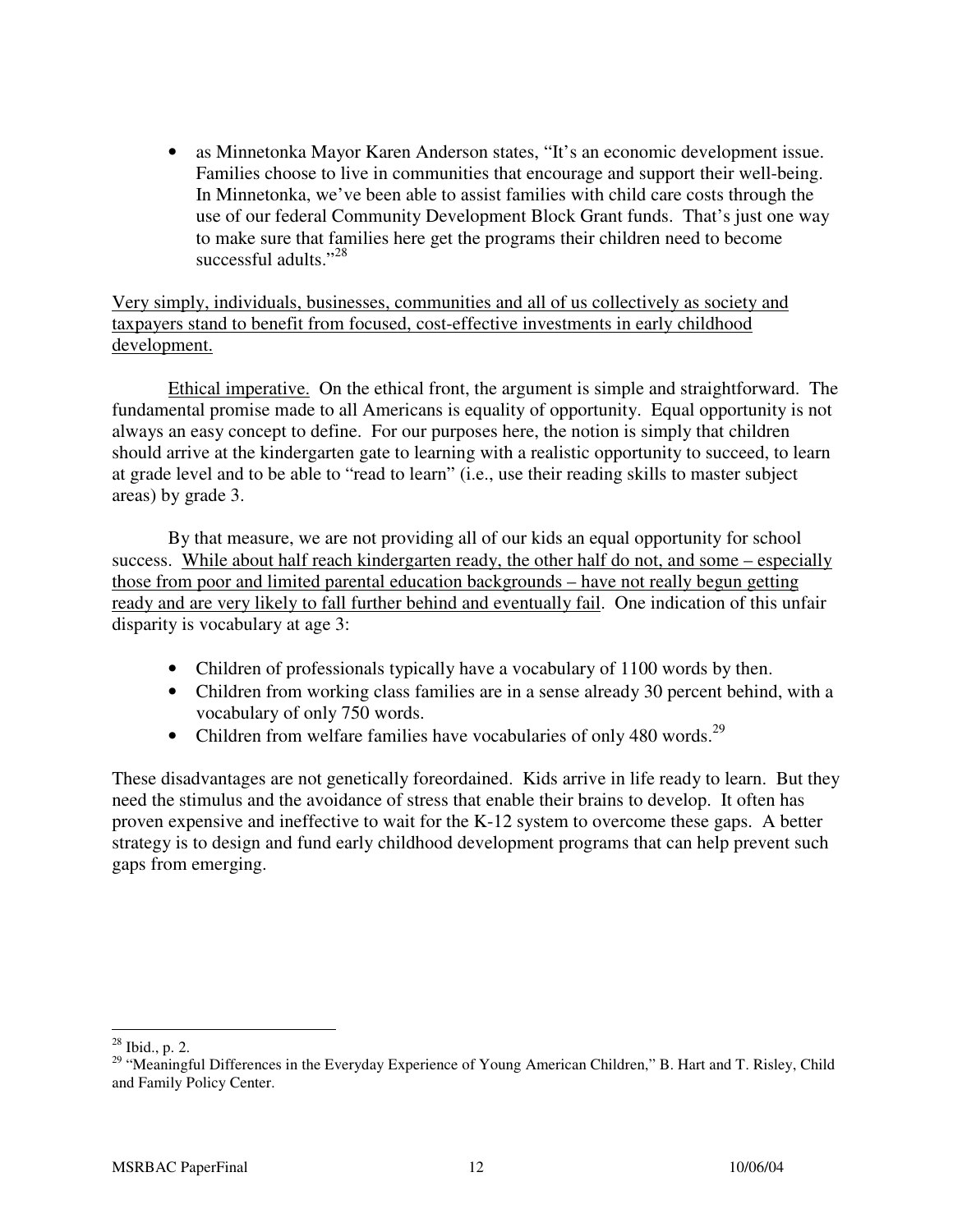Beyond these environmental, educational, economic and ethical arguments for quality preschool experiences, there is the challenge of global competitiveness facing our nation's educational system overall. Getting an earlier start across a broader spectrum of kids in developing the language, mathematical and collaborative skills necessary to ensure our State's future economic well being will prove a competitive asset for Minnesota and Minnesota's businesses. This concern will drive greater investments across a widening educational spectrum – preschool, primary, secondary and adult learning – for a growing pool of future workers. In other words, preparing for our future global competitiveness is a justification that includes more investment in early childhood development even though it reaches well beyond that cohort.

#### **Summary of Reasons for Acting Now**

 To conclude, there are lots of good reasons for acting now to improve early child care programs. Environmentally, we know that rising workforce participation rates by parents mean that, while they remain the primary factor in their children's early development, many working parents cannot do it alone. They and the adult caregivers looking after their children need additional support and resources to provide good preparation for school, work and life. We also know that changing demographics are making preparation for school more challenging and complex. The early care and education structure currently in place is not up to the task, either in physical capacity or educational quality.

 Educationally, we know that knowledge and the ability to learn are becoming more important to preserving Minnesota's global competitiveness and quality of life. We also know that four-fifths of brain development occurs between ages zero and five, but the share of public investment in education is well under 10 percent in this critical period. As a result, more than half of Minnesota's kids arrive at kindergarten inadequately prepared, with lack of readiness highest among low income families with limited educational backgrounds. We also know that children need appropriate stimulation and freedom from stress to learn effectively. And we know that an ounce of prevention could be worth a pound of cures in avoiding poor outcomes.

 Economically, there are important benefits available, if we find cost-effective ways to improve early childhood development. These include avoiding costs of "social chaos," getting more from our existing investments in K-12 education and capturing gains from "social capital" investments. The key is to invest wisely, which means to deliver high quality in an efficient, flexible, focused, accountable manner.

 Ethically, we believe that all children deserve an equal opportunity at building a meaningful, successful life. But we know they are not all arriving at the kindergarten gate equally ready. As a society we cannot accept that inequality.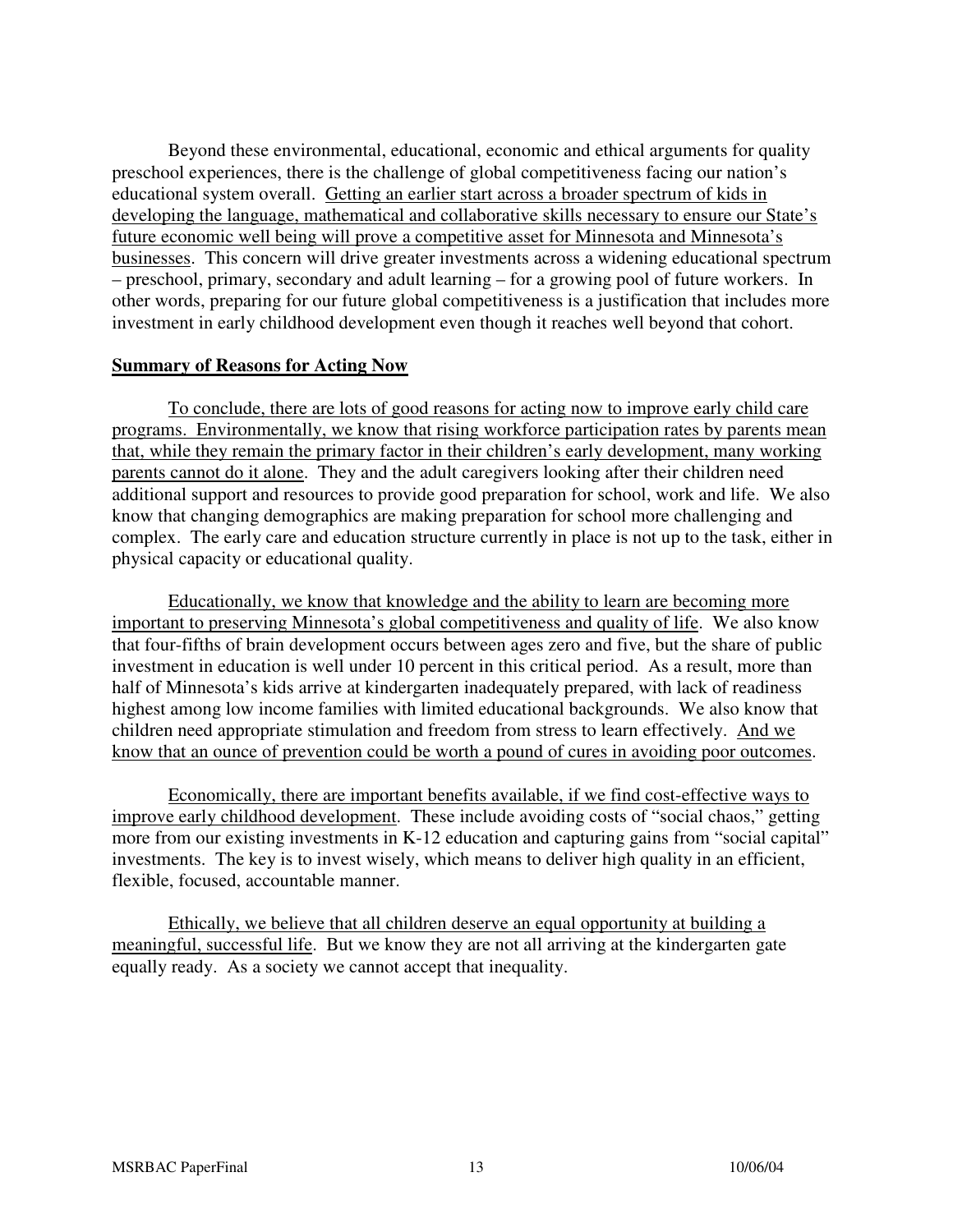## **Current Context of Early Childhood Programs in Minnesota**

 In March of 2003, the Wilder Research Center produced a report on the current status of Minnesota's early childhood care and education system for Ready 4 K, a statewide organizing and advocacy organization. It found that Minnesota provides numerous early childhood programs and services. However, these services are not well-coordinated or integrated, and the State lacks the ability to measure the scope and results of those programs and services. Moreover, the current child care system is hampered by problems with affordability, insufficient wages for teacher/providers and high staff turnover. The report catalogued the following current programs and services:

- Early Childhood Family Education -- a universal program available to families on a sliding fee basis. In 2001, over 300,000 children and parents participated.
- Head Start -- a targeted program providing health screening, nutrition, early childhood education, parent involvement and social services for families at or below the federal poverty line. In 2001, 34 programs served almost 16,000 children.
- Part C/Interagency Early Intervention -- family-centered services for infants and toddlers with disabilities, ages birth to three.
- Early Childhood Special Education -- free and appropriate public education to children birth through seven with identified disabilities.
- Early Childhood Health and Development Screening -- to detect health, development or other factors that affect learning, growth and development of children.
- Child Care Resource and Referral -- 22 sites provide assistance to parents in finding appropriate care and information about child care options and resources, provide training and technical assistance to child care teacher/providers and programs and provide data and information to communities
- School Readiness serves children identified through Early Childhood Screening, focusing on those children not eligible for other programs.
- Child Care Development grants -- awarded to public and private child care programs to improve quality and quantity of child care services.
- Basic Sliding Fee Child Care Assistance program -- child care assistance to low-income families pursuing employment, job search or education.
- Minnesota Family Investment Plan Child Care Assistance -- child care assistance for current and former MFIP families and children.
- Post Secondary Child Care Grant Program -- financial assistance to students to pay for child care costs.
- Child and Dependent Care Tax Credits -- tax credits to families with annual incomes below \$31,690.<sup>30</sup>

 $30$  Early Childhood Care and Education in Minnesota: a Status Report. Produced for Ready 4 K, by the Wilder Research Center, March, 2003.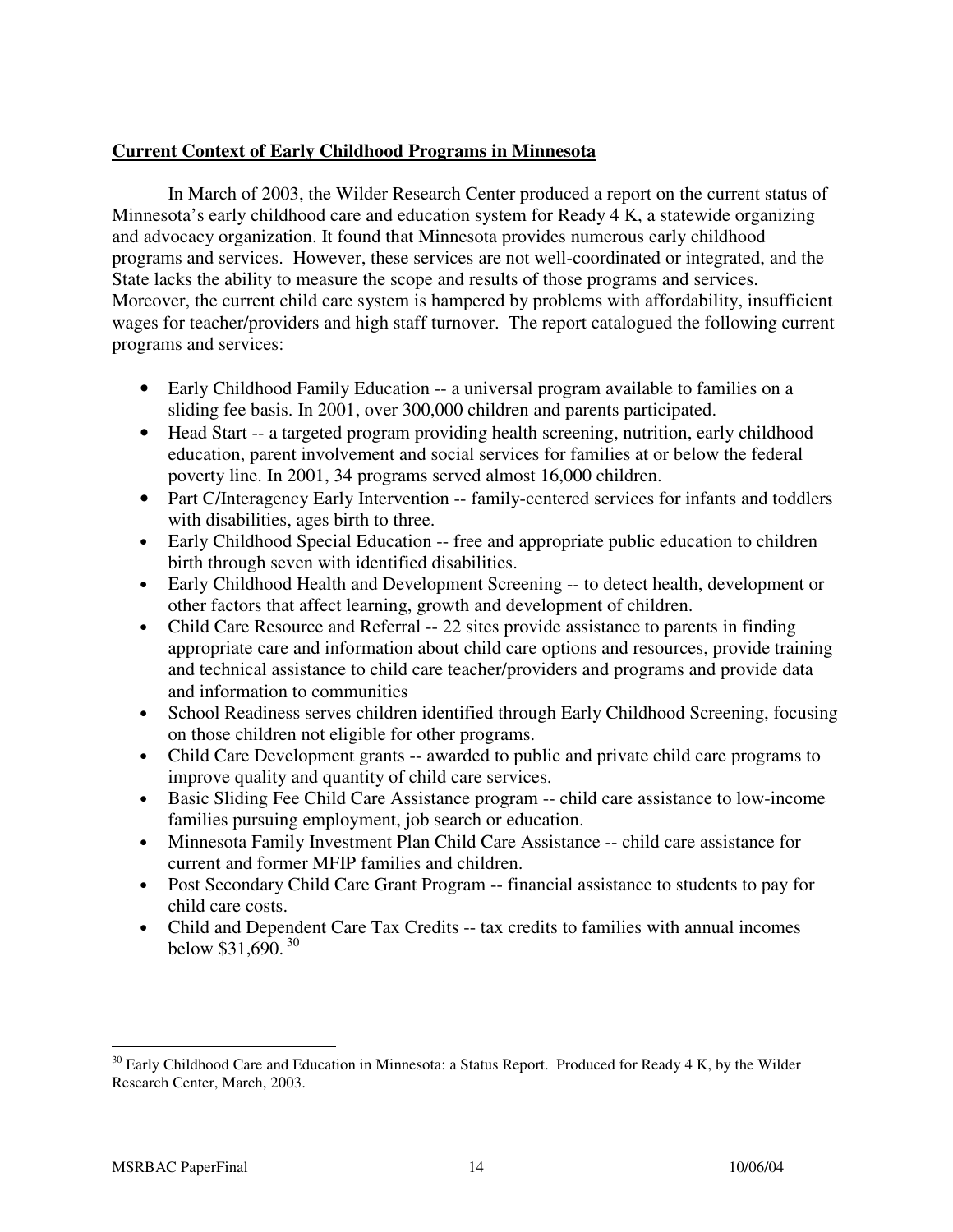Based on the Wilder Status Report, Ready 4 K identified several key system planning gaps:

- 1. Minnesota has no consensus on a statewide vision for a coordinated, comprehensive early childhood system in Minnesota and that spells out the cost to fully implement it. A vision along these lines is needed to engage the public.
- 2. We need better coordination among state agencies responsible for programs serving children and families.
- 3. We must elevate early care and education as a legislative priority.
- 4. At the local level, there are very few examples of early care and education governance models that assess community strengths and gaps and promote integration of early childhood programs. Also, early childhood care and education have few clearly identified champions such as business CEOs, police chiefs, mayors or school officials.
- 5. We need a comprehensive review of funding for early childhood care and education through both private sources like foundations, United Way and employers and public funding streams, including federal.
- 6. The State of Minnesota needs quality measures for the early care and education system and infrastructure and an ongoing statewide monitoring system for assessing the developmental status of children at the time of school entry.<sup>31</sup>

A January, 2001 report by the Office of the Legislative Auditor found additional reasons for Minnesota to focus attention on its early childhood programs. They examined three large early childhood education programs -- Head Start, Early Childhood Family Education (ECFE), and School Readiness. The 2001 Legislative Audit concluded that the (then) Department of Children, Families, and Learning (now Minnesota Department of Education) should increase financial monitoring and on-site review of local Early Childhood Family Education and School Readiness programs and that the department should identify ways to monitor the K-12 school performance of former participants in state-funded early childhood programs.<sup>32</sup> We agree.

A comprehensive review of the early childhood funding streams was beyond the scope of MSRBAC. There was information presented, however, by the Minnesota Departments of Human Services and of Education that outlined program and funding streams. Although Minnesota does put significant state resources into child care assistance and early childhood programs -- close to \$205 million in SFY 2003 -- only one percent of the State budget in 2002 was dedicated to early childhood programs, including child care assistance dollars. The 2003 Legislative session cut an additional \$100 million dollars from child care assistance and early childhood programs – almost a 50 percent cut. A January 2004 report from the Minnesota Children's Defense Fund found that:

 $\overline{a}$  $31$  Ibid.

<sup>&</sup>lt;sup>32</sup> Early Childhood Education Programs. Evaluation Report Summary: PE01-01a. Office of the Legislative Auditor, State of Minnesota. January, 2001.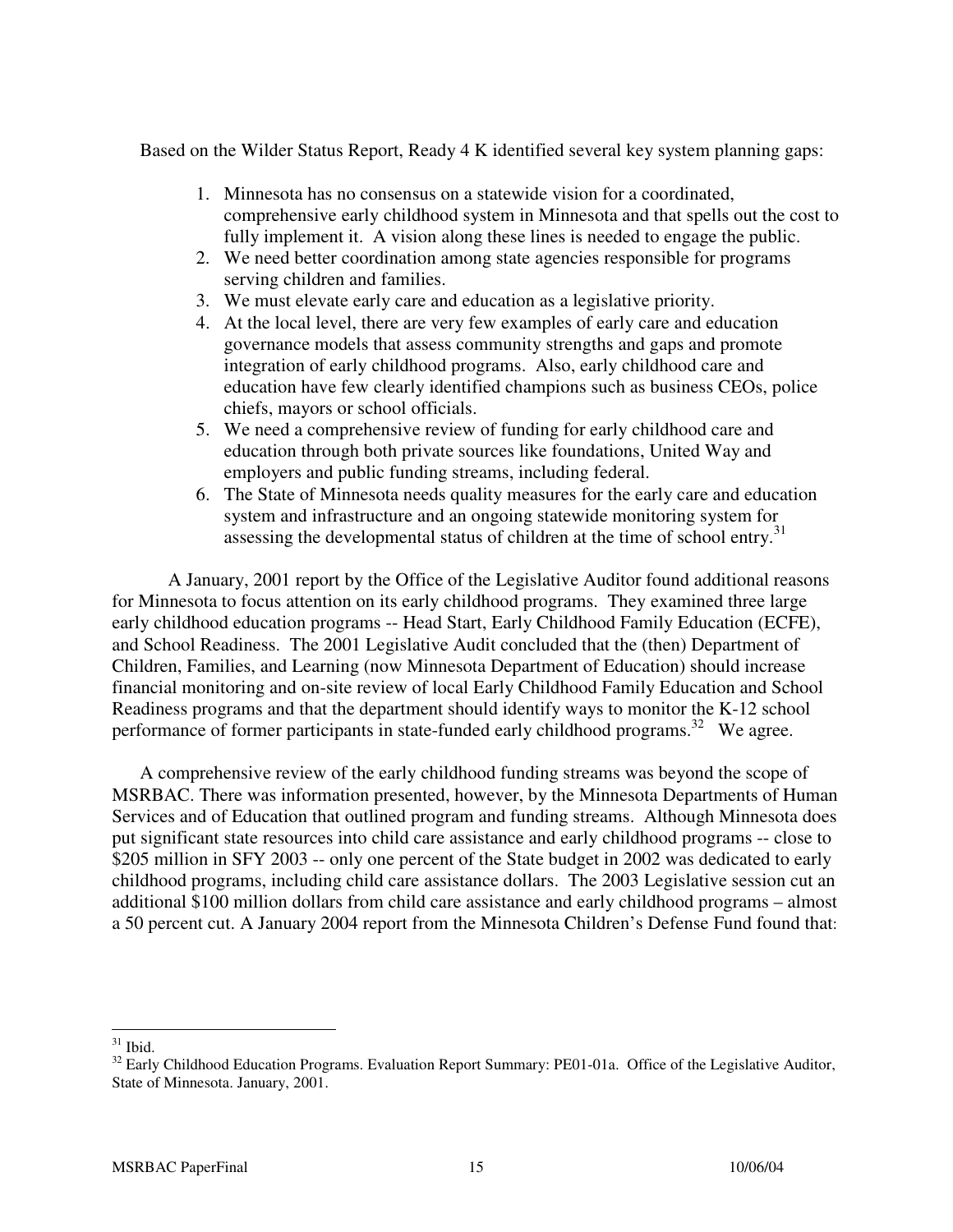- $\triangleright$  Families who are still eligible to receive child care assistance are struggling to pay their increased co-payments—saying that each month they must choose between child care and basic necessities, such as food;
- $\triangleright$  More families are returning to welfare because they cannot afford child care;
- $\triangleright$  More families across the state are being told that they must wait to receive child care assistance; and
- $\triangleright$  Many child care teacher/providers are reducing their capacity while some are closing their businesses.

"These indicators suggest that Minnesota children are being put at risk. Forced into a corner, working parents may have no other choices but to quit their jobs and go on welfare (where they are guaranteed to get financial assistance with child care) or put their children into less expensive, and most likely inferior-quality care situations. These situations are much less likely to provide the nurturing, stimulating environments young children need to enter kindergarten ready to learn and able to read by the end of first grade—a goal set last year by Governor Pawlenty."<sup>33</sup>

## **Delivering Quality Early Childhood Development**

We believe that more public investment can be made wisely on early childhood development to improve prospects that all children can reach school ready to learn. But we also recognize that investing wisely is not easily done, or more states would be doing so successfully. This Report recommends a Winning Start approach that is focused yet flexible, that values accountability and innovation and that works both through parenting and through alternative child care. It is built on five core ideas:

- Assured access for all children, especially for "at risk" pre-schoolers;
- Clear measures of quality and progress by individual kids;
- Informed parents and parental choice;
- Coordination with other social services; and
- Accountability for results.

 Our goal is not to increase the availability of child care for kids so that their parents can be in the workforce. Though simple custodial care is cheaper than quality care, its value also is much lower, which reduces its cost-effectiveness. Nor is our goal universal preschool education so that all kids begin school one or two years earlier. Though this would raise and help harmonize learning capacities, it is a very high cost strategy because many kids do not need more than the preparation they are receiving under current arrangements (e.g., roughly half of all kids are arriving at kindergarten ready). Moreover, many parents don't accept the need for or value of compulsory preschool.

<sup>&</sup>lt;sup>33</sup> Feeling the Pain: The Emerging Impact of Minnesota's \$86 Million Cut to Child Care. January 2004. Children's Defense Fund – Minnesota.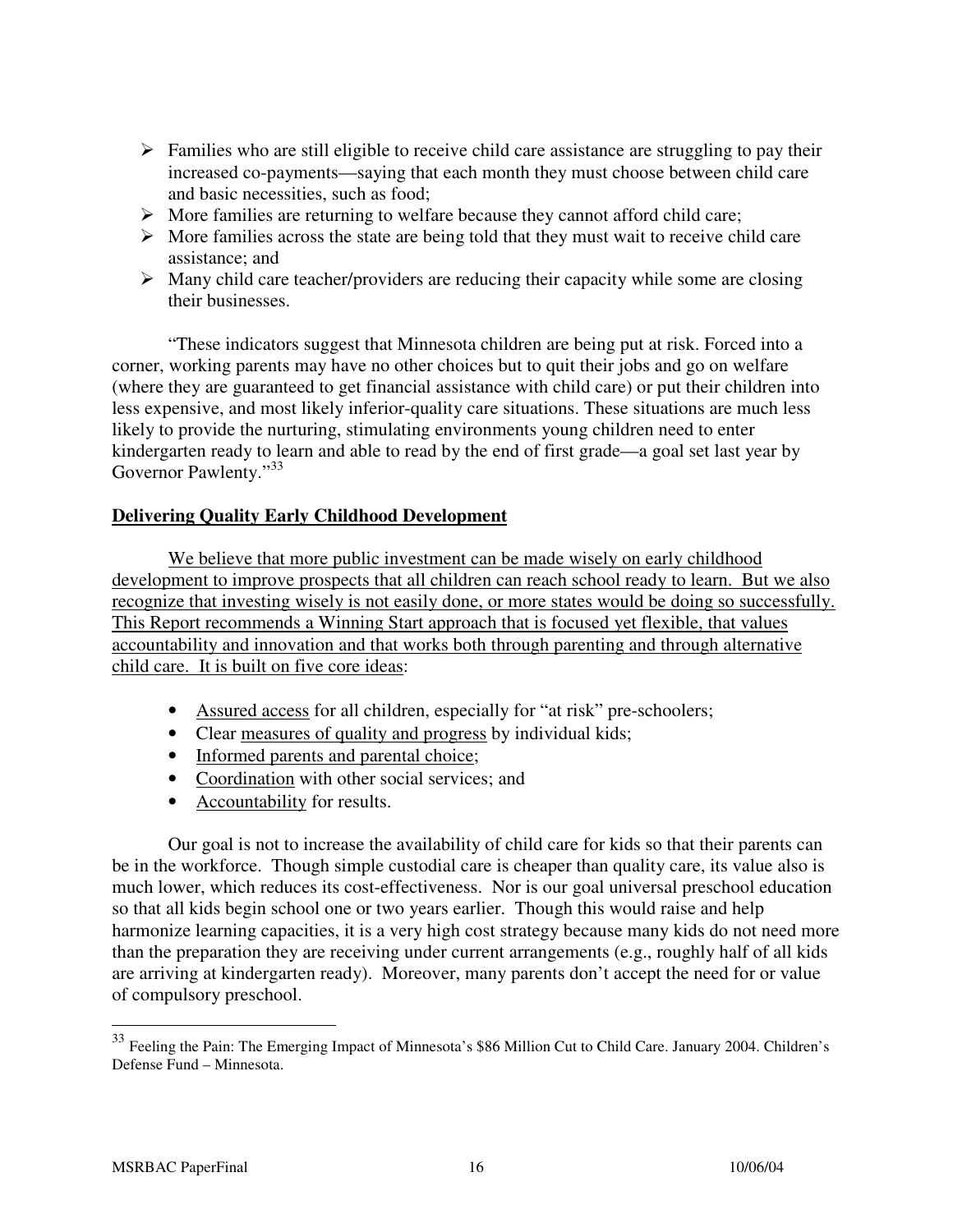Our vision is to develop an approach that makes quality early childhood development accessible to all who need or want it. We believe that vision is best approached in stages. There are a number of low-cost strategies that can be pursued immediately to improve everyone's understanding of good early childhood development, especially preparation for school success. Alongside those initiatives should be more intensive efforts to ensure that those children most "at risk" of not being ready for school have additional help.

 Early childhood development encompasses everything from prenatal care to age five. Clearly, needs and instrumentalities change as one moves from pre-birth through infancy and toddlers to pre-schoolers. Our recommendations will cover all of these stages of development. For example, we believe that every business operating in Minnesota should offer a pre-tax child care plan to all of its employees, which would be used for any child care expenses for 0 to age 12. But before detailing additional recommendations, we need to expand on the underlying criteria of our Winning Start approach. These principles should guide specific implementation decisions.

## **Assured Access**

First, assured access for whom? States that fund preschool programs typically concentrate funding on programs for 4-year-olds. "Only Massachusetts and New Jersey enrolled more than 10 percent of their 3-year-olds."<sup>34</sup> A study by the Connecticut Commission on Children, however, found that two years of quality preschool were much more effective in closing learning gaps and preparing kids to succeed in school.<sup>35</sup>

We believe Minnesota should seek to include both 3- and 4-year olds in preschool offerings. We also believe there are steps Minnesota should take to strengthen its offerings for infants and toddlers, particularly in the area of parent education and support, and in the area of child care quality.

For 3- and 4-year-olds, should access be determined by location, ability to pay, need or be open to all? The NIEER report cited above notes the following on this issue:

<sup>&</sup>lt;sup>34</sup> The State of Preschool: 2003 State Preschool Yearbook, National Institute for Early Education Research (2003), p. 4.

<sup>&</sup>lt;sup>35</sup> Opening the Kindergarten Door: The PreSchool Difference, March 2004. The report showed better results for two years of preschool over one year across all measured indicators.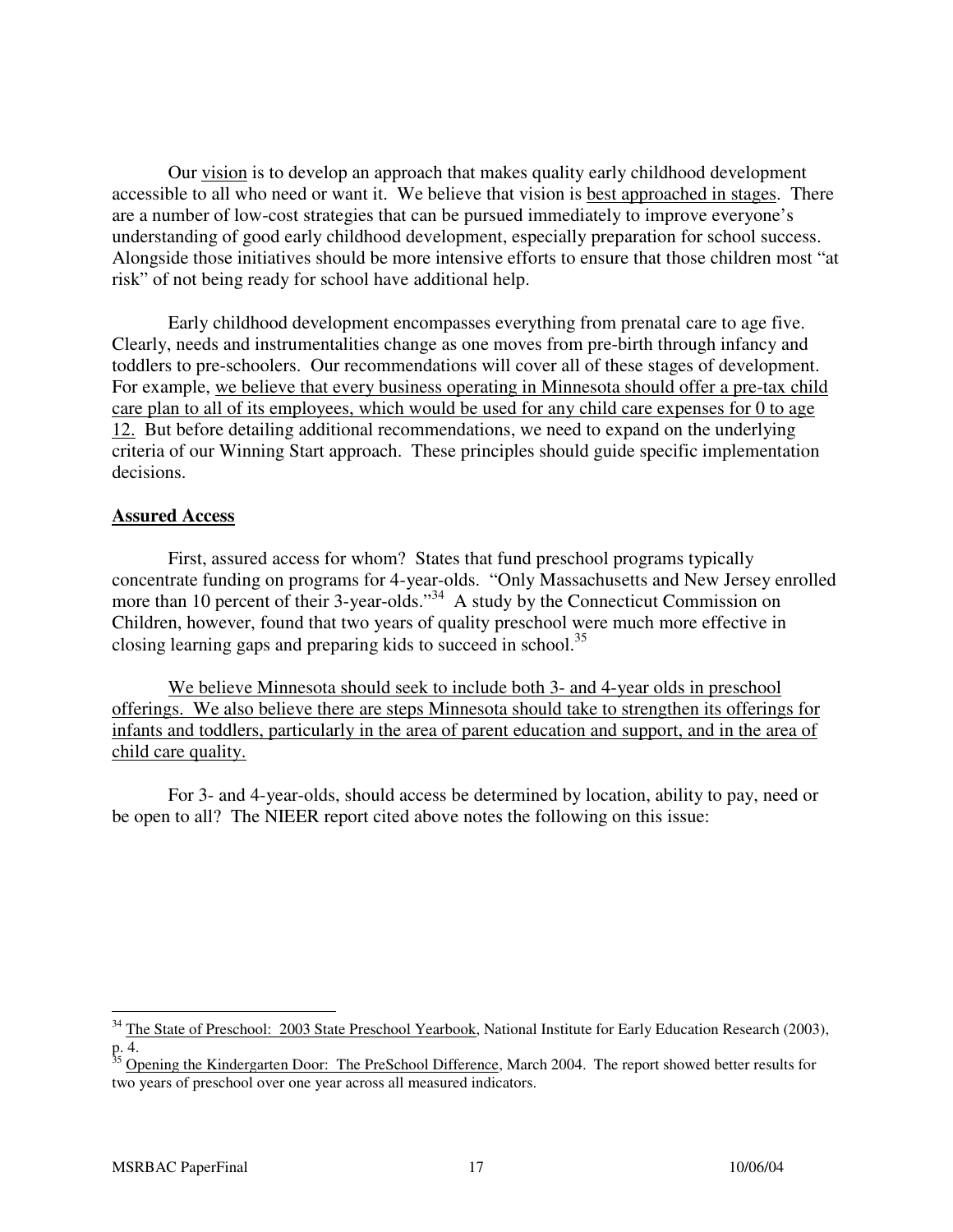"States began to create programs for children in poverty or otherwise determined to be at high risk of poor academic progress in the mid-1960s, but the number of states and enrollments in their programs did not grow substantially until the mid-1980s. Rapid growth accelerated through the 1990s. Prior to 1980 only seven states funded preschool programs. By 1991, this had climbed to 28 states with about 290,000 children being served. In 2001, 40 states funded preschool programs and served about 700,000 3- and 4-year-olds. In recent years, states also began to expand eligibility from an "at risk" group to all children. Georgia created the first statewide universal Pre-K (UPK) program in 1995. Oklahoma, New York and West Virginia followed, though New York has not fully funded its program, and West Virginia will phase it in by 2012. In 2002, Florida voters approved a constitutional amendment that entitles all 4-year-olds to a free, highquality pre-kindergarten education by 2005."<sup>36</sup>

 In other words, the vast majority of states focus their preschool funding on "at risk" kids. A few states have begun to offer open access to all 4-year-olds, influenced by some evidence that diverse classrooms are better instructionally, with kids learning from each other,  $37$  or that enrollment in preschool is trending upward in any case, from just 10 percent of 3- and 4-yearolds in 1960, to 52 percent by 2001.<sup>38</sup>

 Those states that focus on "at risk" kids usually employ economic eligibility criteria, like the income thresholds for free lunch (130 percent of poverty) or reduced lunch (185 percent of poverty) programs.<sup>39</sup> New Jersey, however, provides a free preschool opportunity for all kids beginning at age 3 in large, disadvantaged school districts (called "Abbott Districts") where at least 40 percent of students are eligible for free or reduced-price lunches.<sup>40</sup> New Jersey also offers a less intensive preschool program (called Early Childhood Program Aid, or ECPA) for districts where 20-40 percent of students are eligible for free/reduced price lunches.<sup>41</sup>

 It is interesting to contrast the effects of a universal approach like Georgia's with a focused one like New Jersey's. Georgia spends \$1,987 per 4-year-old in the state and New Jersey spends \$1,922 per 4-year-old in the state, nearly identical amounts. But Georgia spends only \$3,721 per child enrolled in a pre-K program, while New Jersey spends \$10,088 per child enrolled (\$11,396 per child on Abbott district kids and \$4,385 on ECPA kids). Finally, Georgia serves 63,613 students at a cost of \$236.7 million, while New Jersey spends 50 percent more (\$369.9 million) on 40 percent fewer kids  $(36,666)^{42}$ 

<sup>&</sup>lt;sup>36</sup> The State of Preschool, p. 9

 $37$  Ibid., pp. 28-29.

 $38$  Ibid., pp. 6-7.

<sup>39</sup> Ibid., p. 23.

<sup>&</sup>lt;sup>40</sup> Ibid., pp. 42, 98. Abbott districts must meet New Jersey Supreme Court mandated standards, including one certified teacher and an assistant for each class of 15 kids, a 6 hour day during the school year and extended hours and days – up to 245 days. ECPA funds half day preschool and full day kindergarten.

 $41$  Ibid., p. 98.

 $42$  Ibid., pp. 66-67, 98-101.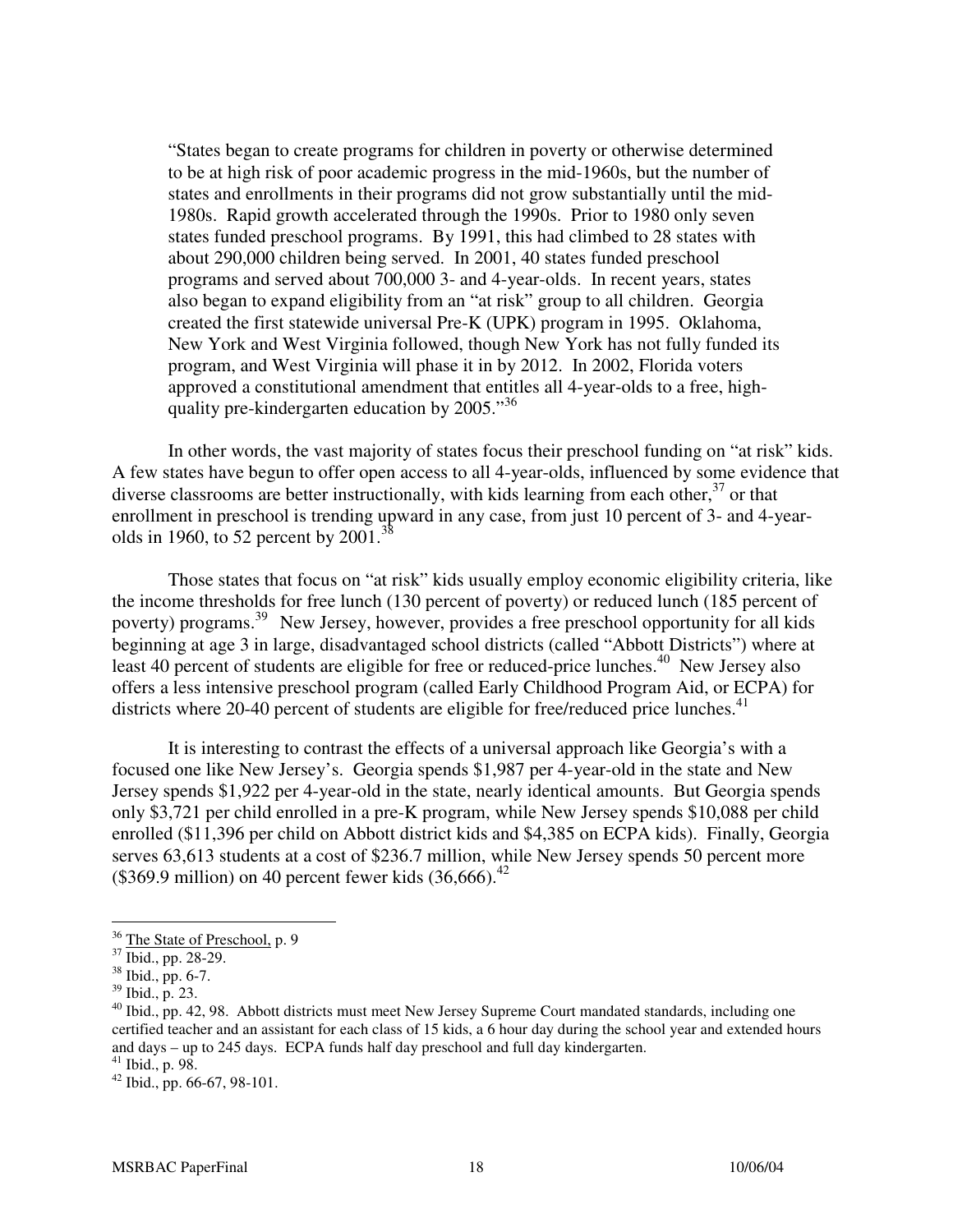Clearly, there is a balance that needs to be struck. Higher at-risk kids and families require more services, but they also reveal higher social returns to those public expenditures. A universal free offering reaches more kids but typically provides fewer dollars per child and may struggle to ensure adequate quality. We believe that Minnesota initially should focus its resources on the neediest communities, combined with some means-tested aid provided individual students. This should ensure high quality for at-risk kids while providing access to quality preschool programs for all who are interested in attending.

 In addition to the age group served and the scope of the market served, it is important to decide how long the instructional period per day and per year should be:

"More than one quarter of the state pre-kindergarten initiatives operate on a half day basis, with classes lasting only about two or three hours. Less than onequarter operate for a full school day – about six hours. For the remaining state pre-kindergarten initiatives, operating schedules are determined at the local level…

"While the majority of state pre-kindergarten initiatives have most or all of their programs operating five days a week, several states have most or all of their programs operating four or fewer days a week (Colorado, Michigan, Minnesota's School Readiness Program, Nevada, Ohio's Public School Preschool Program, Oregon, and Washington). In addition, only a few states have programs operating on a year-round basis…

"When schedules are less than the full day, year round, many working families may not find it feasible to participate in a pre-kindergarten program even though they are eligible."<sup>43</sup>

We believe a Winning Start program will offer hours of care long enough to enable participation by all.

 Finally, there is the question of what kinds of providers should be eligible to participate. Nationally, preschool programs were 70 percent private in 1970 but down to just over 50 percent private by 2001.<sup>44</sup> Minnesota's preschool offerings, however, are predominantly private and take place in various settings, such as federally and state-funded Head Start programs, state funded School Readiness programs, licensed child care programs, and licensed preschools. We believe that competition among public and private teacher/providers and between the for-profit and non-profit sectors will promote innovation and encourage greater cost-effectiveness.

 $\overline{a}$  $43$  Ibid., p. 25.

 $44$  Ibid., P. 8.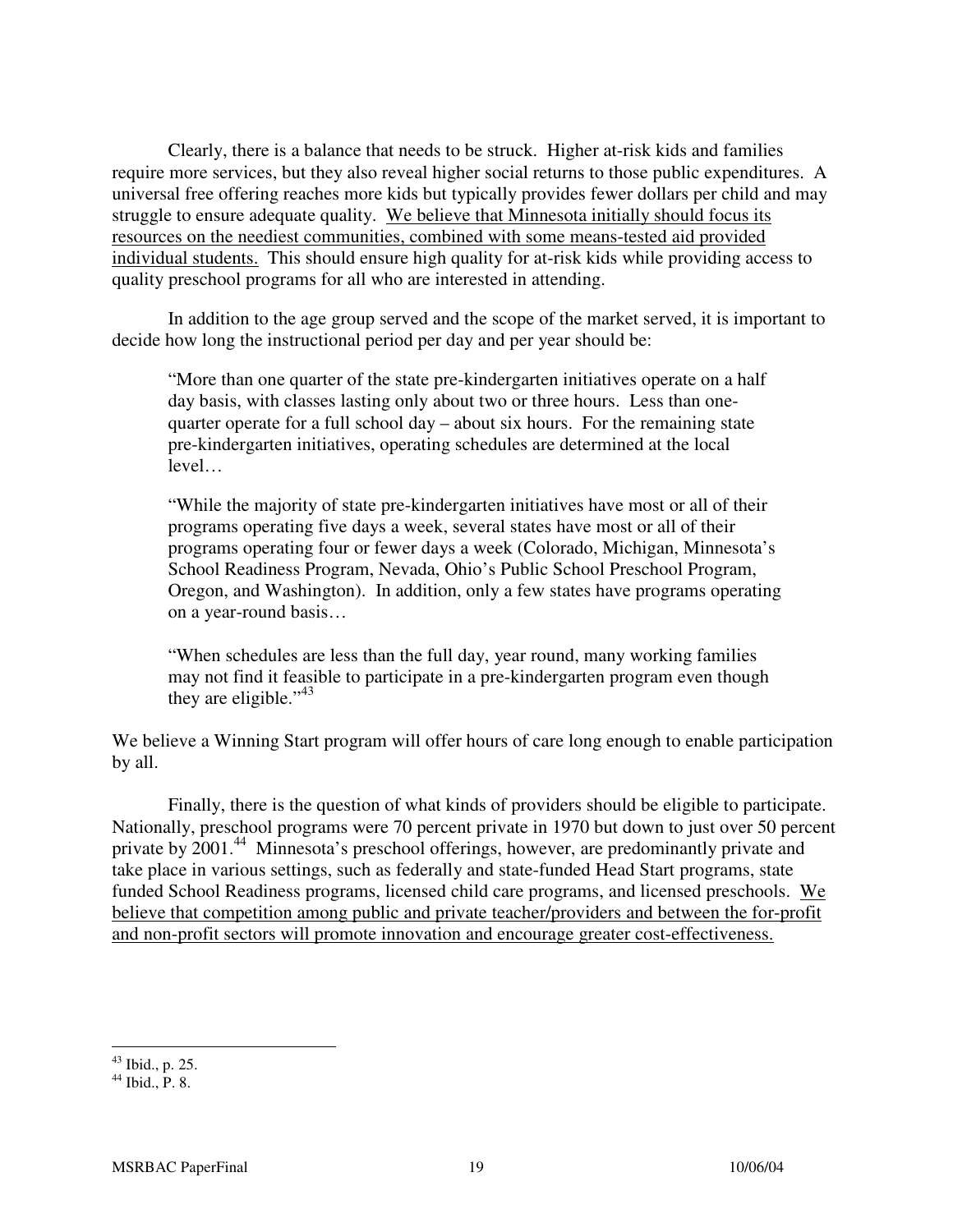We also believe that teacher/providers do not currently receive adequate compensation to encourage the delivery of quality to "at risk" children as well as to lesser risk children with limited ability to pay, especially with recent cuts in funding of Minnesota's "sliding fee" system. While more resources are needed in the system, we think it would be a mistake to decide a priori: how many more dollars were needed; if other resources (e.g., better use of college-age or retired volunteers) would help; and how reimbursements might best be structured to promote costeffective delivery.

 Consequently, we think several types of reimbursement to teacher/providers should be explored. These might include: scholarships that travel with the child; a system for taking bids from teacher/providers that would specify what performance they would deliver for what reimbursement; or a system of basic payment and bonuses, with bonuses tied to attainment of prior agreed outcomes. Other approaches to reimbursement also could be tested.

 Moreover, the goal is not to settle on one particular reimbursement scheme for all circumstances, which would then be rolled out statewide. What works in an urban core may be different from what works in a rural setting or a suburban one. Also, promoting competition through different kinds of reimbursement schemes may be important to encourage innovation or to learn more about delivery of quality preschool.

We also know there are large differences in:

- community needs
- types of child care teacher/providers currently in the business
- parental needs or preferences; and
- children's needs or preferences

Moreover, there are many changes occurring in our business, education and demographic environments. Businesses increasingly need workers with higher skills and the capacity to learn over a lifetime. Charter schools and home schooling are attracting more students, thereby increasing pressures on traditional schools to respond better to customer demands. Minority and foreign born child populations are rapidly growing at the same time that Minnesota's traditional population base is aging, which creates new demands and stresses on social institutions. All of this suggests that we are entering a period of accelerating change. Cost pressures will only intensify the need for innovative service delivery models.

This means that although we should recognize and build on the strengths of existing programs, we should not lock preschool delivery into any one existing teacher/provider structure. Rather, we should encourage various kinds of institutional innovation, from minor changes like training retiree or student volunteers to assist teachers in care teacher/provider settings to combining preschool for 3 and 4 year olds with K-Grade 3 schooling as examples. Very simply, we should design incentive and reimbursement systems that open up new ideas, that go beyond just dressing up existing teacher/provider systems or bolting them onto existing educational infrastructure.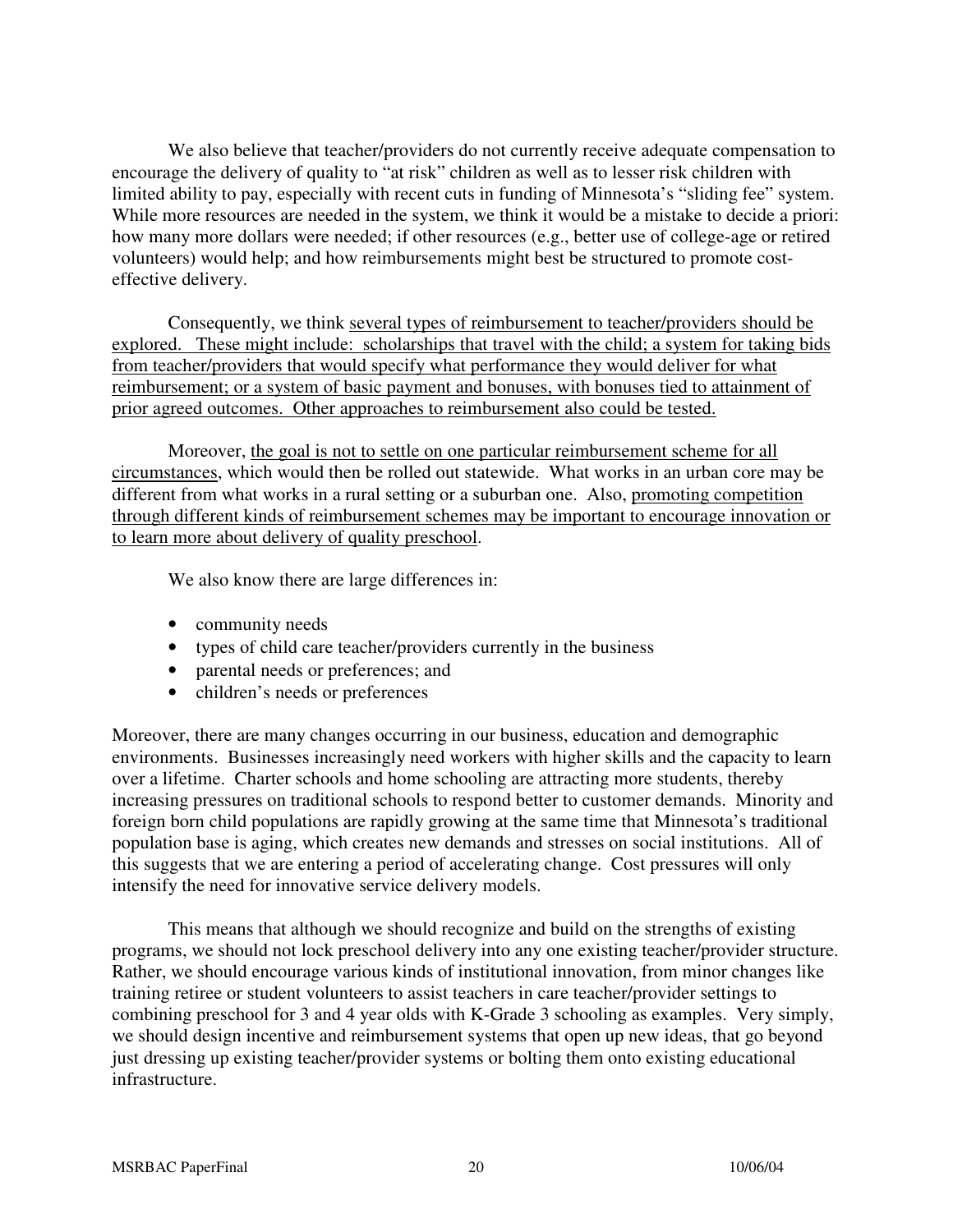Providing incentives for cost-effective delivery of quality early childhood development is only half the battle. Enabling parents to choose good early care and education providers for their children and to access good early childhood parent education for themselves is the other. Scholarship assistance based on financial need and targeted to "at risk" children and families is one important tool in providing equitable access. We want to test whether it provides sufficient incentive to attract quality teacher/providers to areas where scholarship assistance is concentrated.

 Attracting high quality teacher/providers into difficult neighborhoods, improving the stability and quality of the neighborhood support for the teacher/providers and bridging language, trust and other gaps between teacher/providers and parents, however, may require additional investments or programmatic support.

 Consequently, while scholarships are necessary to enable parents to choose quality, they may not be sufficient. Resources – both public and private – may need to be earmarked for such infrastructure investments as teacher training, curricula materials and facility upgrades to help bring quality to the neighborhoods and communities of at-risk kids.

## **Measures of Quality and Progress**

 The NIEER report has developed a "quality standards checklist" that it uses in evaluating the quality of states' pre-kindergarten programs. Based on research into what works, the checklist provides one test of quality, although the "checklist should not be interpreted as implying that these are the only aspects of a program that are important for quality."<sup>45</sup> The following elements make up the checklist:

- "*Curriculum standards* the state must have comprehensive curriculum standards that are exclusive to prekindergarten and cover the domains of language/literacy, mathematics, science, social/emotional skills, cognitive development, health and physical development, and social studies.
- *Teacher degree requirements* lead teachers are required to hold at least a BA in both public and private program settings.
- *Teacher specialized training requirement* pre-service requirements for lead teachers must include specialized training in early childhood. Such training might involve licensure/endorsement in the prekindergarten area or a degree or credential in early childhood, such as a CDA. Elementary teaching certificates and kindergarten endorsements were not considered to qualify as specialized training in early childhood.
- *Assistant teacher degree requirement* assistant teachers are required to hold at least a CDA or equivalent (24 credits in early childhood), in both public and private settings.

 $\overline{a}$ <sup>45</sup> Ibid., p. 31.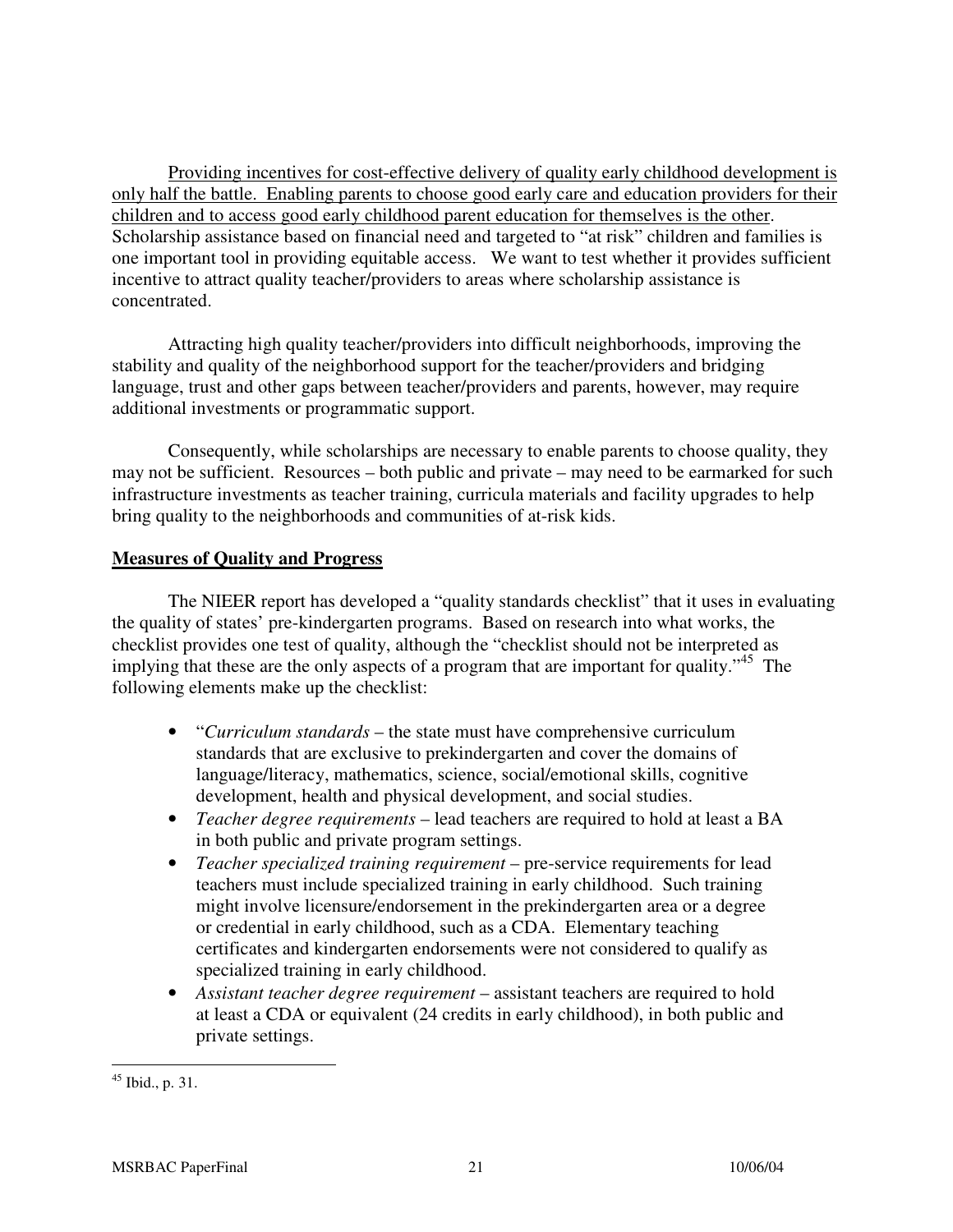- *Teacher in-service requirement* teachers must be required to receive an average of at least 15 clock hours of professional development annually.
- *Maximum class size* class sizes must be limited to no more than 20 children, for both 3- and 4-year-olds.
- *Staff-child ratio* classrooms are required to have at least one staff member present per 10 children attending, for both 3- and 4-year-olds.
- *Screening/referral requirements* programs are required to provide both screening and referral services that cover at least vision, hearing and health.
- *Family support services* programs must offer at least one type of support service for families of participants. Services may include parent conferences or adult education, referral to social services for families, or information relating to nutrition.
- *Meal requirements* programs are required to provide participants with at least one meal daily. Snacks were not counted as meals."<sup>46</sup>

The most frequently met criteria (roughly 70 percent) are maximum class size, staff-child ratios and family support services. Fewer than half the programs have comprehensive curriculum standards or staff that meet the training criteria.<sup>47</sup> All of the criteria are inputsoriented, which may be helpful for cross-state comparisons but tells us little about how the programs are performing for the kids in them.

We believe that standards, especially curriculum and staff standards, are important to a quality early childhood development experience. We further believe that performance indicators, both for individual kids as they progress and for teacher/providers at each location, are critical in attaining and judging quality. Consequently, we believe:

- That early learning standards should be established for the key learning variables in school readiness.
- That assessments should occur before, during and at completion of early childhood development programs and experiences.
- That teacher/providers should be supported in getting the key learning variables in place and rewarded for achieving specific school readiness objectives.

 $\overline{a}$  $46$  Ibid., p. 31.

 $47$  Ibid., p. 35.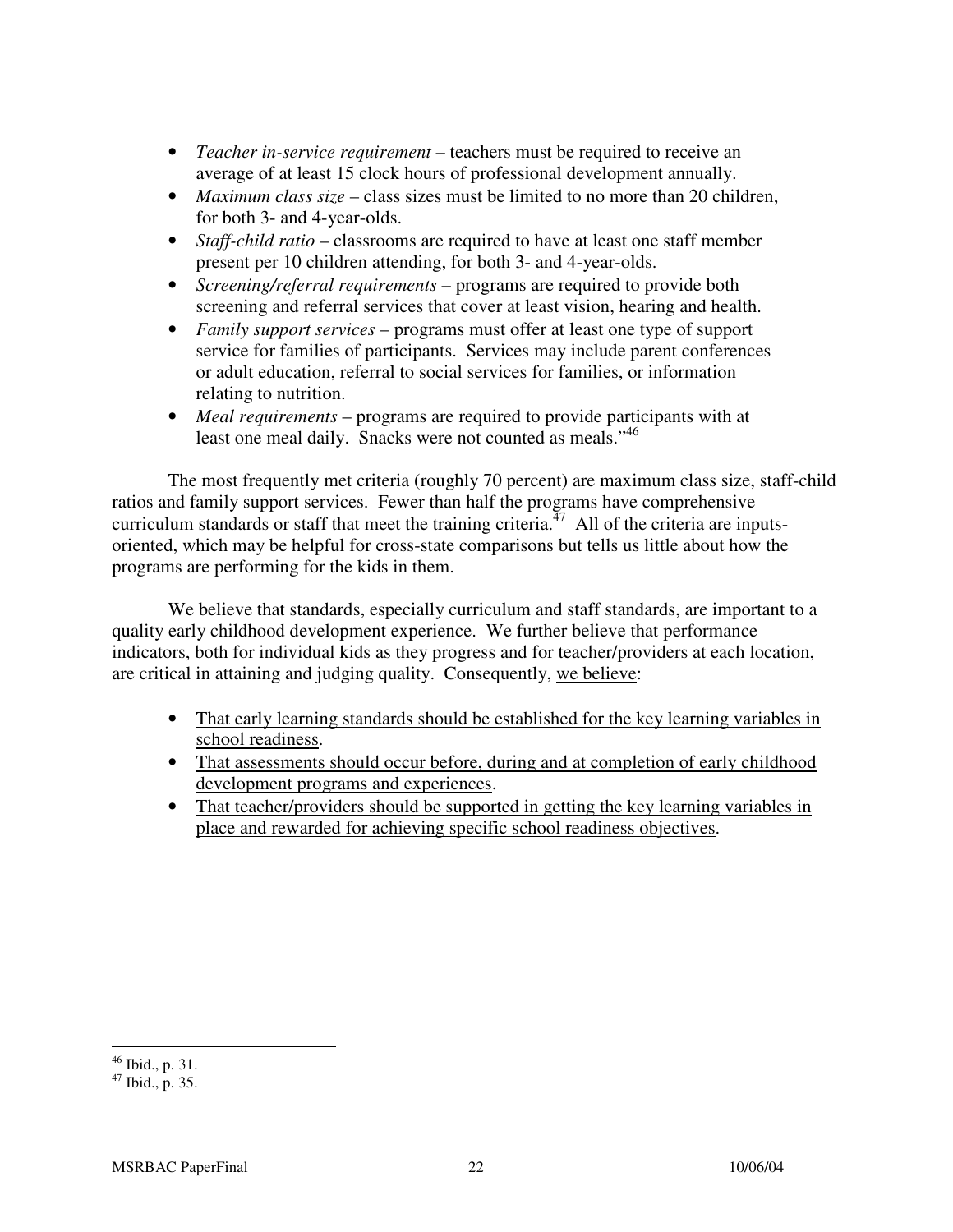Measuring 'process quality' (a more output-oriented approach) in addition to 'structural quality' (the inputs approach described earlier) should provide a more complete picture of what is happening for the child. The Frank Porter Graham Child Development Institute describes process quality as consisting of the various interactions that go on in a classroom between staff and children, staff, parents, and other adults, among the children themselves, and the interactions children have with the many materials and activities in the environment, as well as those features, such as space, schedule and materials that support these interactions. They report that a quality program must provide for the three basic needs all children have:

- Protection of their health and safety
- Building positive relationships
- Opportunities for stimulation and learning from experience

No one component is more or less important than the others, nor can one substitute for another. It takes all three to create quality care. Each of the three basic components of quality care manifests itself in tangible forms in the program's environment, curriculum, schedule, supervision and interaction, and can be observed. These are the key aspects of process quality that are included in the Harms, Clifford and Cryer Environmental Rating Scales.<sup>48</sup>

We are particularly interested in having early childhood learning standards recognized and followed by all teacher/providers who provide early childhood care and education. In 2000, the then Minnesota Department of Children, Families & Learning published *Minnesota Early Childhood Indicators of Progress: A Resource Guide*, which has functioned since then as Minnesota's early learning standards for children approximately four years of age. The Minnesota Department of Education (MDE), with the involvement of the Minnesota Department of Human Services (DHS), has recently updated these, and they are currently undergoing review before publication of the 2<sup>nd</sup> edition at the end of the year with the title *Early Childhood Indicators of Progress: Minnesota's Early Learning Standards.* This new edition is intended to cover children ages 3-5 years old. These are aligned with the new Minnesota K-12 Academic Standards in language and literacy, mathematics, science and social studies. At the same time, DHS is developing early learning guidelines for children 0-3 that will align with Minnesota's early learning standards for children 3-5 years old.

 Early childhood assessment based upon these early learning standards should occur at several points in development during the 0-5 age period, ideally soon after birth or within the first two years of life, during ages 3-4, and again at kindergarten entrance. The first of these assessments, at whatever age the first assessment is done, can serve as a baseline by which to interpret further assessments.

 $\overline{a}$ <sup>48</sup> Frank Porter Graham Child Development Institute, University of North Carolina at Chapel Hill Website, describing the Harms, Clifford and Cryer "Environmental Rating Scales."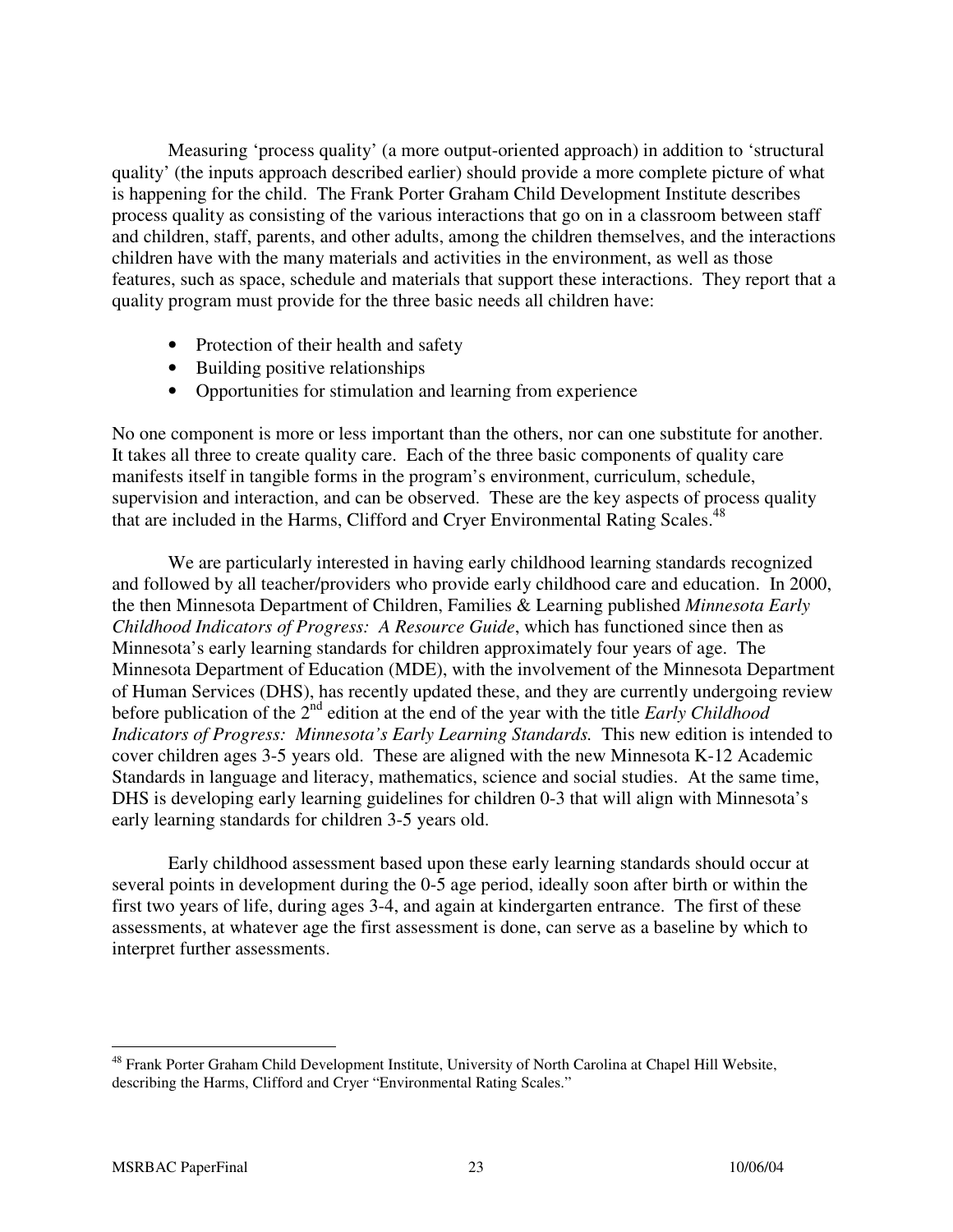As mentioned previously, the Minnesota Department of Education currently has in place a developmental assessment at kindergarten entrance that was used in their Year One and Year Two studies of the school readiness of Minnesota kindergartners. This assessment involves kindergarten teachers using 32 indicators of school readiness in the five domains of learning previously mentioned during the first six weeks of kindergarten in order to provide information on the level of proficiency shown by children against these indicators for four-year-olds as they enter school. Teachers rate kindergartners as either "proficient," or "in process," or "not yet" in demonstrating the knowledge and skills reflected in the 32 indicators.

 MDE has provided teacher/provider training for ten years in use of the Work Sampling System of child assessment with children 3-4 years old. This is the same assessment used as part of the school readiness studies. Such teacher/provider training continues in conjunction with DHS. Both agencies are also working together to provide teacher/provider training in use of the Ounce Scale, a developmentally appropriate assessment for children 0-3. Having these training systems in place and many teacher/providers around the state currently trained in their use provides a basis for expanding the capacity of teacher/providers to do these and other assessments necessary to determine if children ages 0-5 are achieving the early learning standards described above. All assessments used should meet nationally recognized professional criteria for early childhood assessments appropriate to the particular age being assessed.

 In the process of assessing child outcomes, it is important to recognize that teacher/provider performance or compensation should not be linked to child outcomes alone because of the complexity of the factors that impact child growth and learning beyond teaching and care giving. The best teacher/providers need to be encouraged to take on the most challenging/"at-risk" children with teacher/caregiver performance rated more in line with a child's degree of individual progress over a period of time than with child performance as judged against an absolute threshold.

 In summary, early childhood assessment based on agreed upon early learning standards should occur at several points in development during ages 0-5, ideally soon after birth or within the first two years of life, during ages 3-4, and again at kindergarten entrance. The first of these assessments should serve as a baseline by which to interpret further assessments. All assessments used should meet nationally recognized professional criteria for early childhood assessments appropriate to the particular age.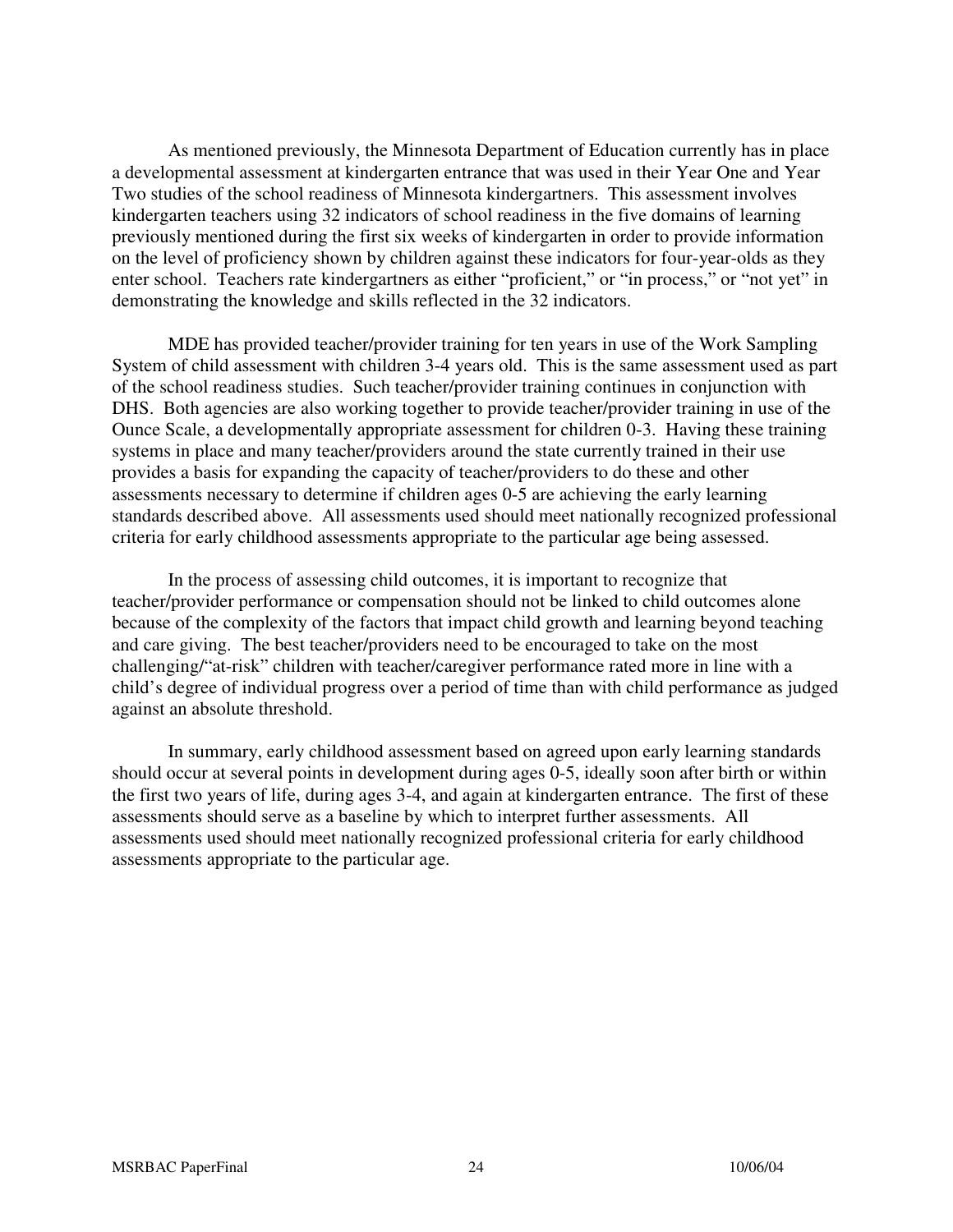### **Informed Parents**

 All parents would benefit from knowing more about early brain development and what forms of care, stimulation and surroundings are best for their children at different stages of growth. Providing such information through convenient sources – hospitals, workplaces, community centers, etc. – is an important, low-cost action, as we have seen through Minnesota's Early Childhood Family Education programs. Reinforcing those lessons through connections between parents or adult care givers and trained parent educators is important, especially in reaching more "at risk" populations. And providing incentives for responsible parental conduct may be a practical way to strengthen parental accountability where necessary.

 As we move into child care settings, the available evidence suggests that many child care arrangements are driven by cost and convenience. Moreover, few provide the kind of quality environment defined above. Licensing teacher/providers based on an analysis of resources available has not provided an assurance of quality up to now. Adding higher standards for teacher training, pupil ratios and the like may improve the odds for quality. But they are not a guarantee of better outcomes. Parents need more than licensing to guide their choices.

 Parental choice ultimately should rest on outcomes-based performance indicators such as the school readiness assessment tools described earlier. Assessing children's progress and student readiness for school needs to be as universal as possible, and the results need to be publicly available (perhaps similar to the school reading and math results currently published in newspapers). Such results could also be available on line, in community libraries and elsewhere.

 Enabling parents to find quality teacher/providers easily will do two things. It will make quality preschool more practically available. And, it will stimulate healthy competition among teacher/providers to improve their results and to publicize them. Gaining market share through successful results is a highly desirable outcome for all parties concerned.

In the NIEER's policy recommendations, the focus is on increasing the scope of access rather than how that access is to be achieved:

"All states should provide adequate access to state-funded preschool programs. Twenty states serve fewer than 10 percent of their 4-year-olds. Ten states serve none. The three states that have committed to universal access do not in fact reach all 4-year-olds, and New York is far from its goal. European nations that offer universal preschool programs routinely enroll nearly 100 percent of the children, and many school districts in the United States that offer universal access to preschool have enrollment nearing 100 percent. A well-designed universal preschool program should have an enrollment rate at least as high as public kindergarten." 49

 $49$  Ibid., p. 45.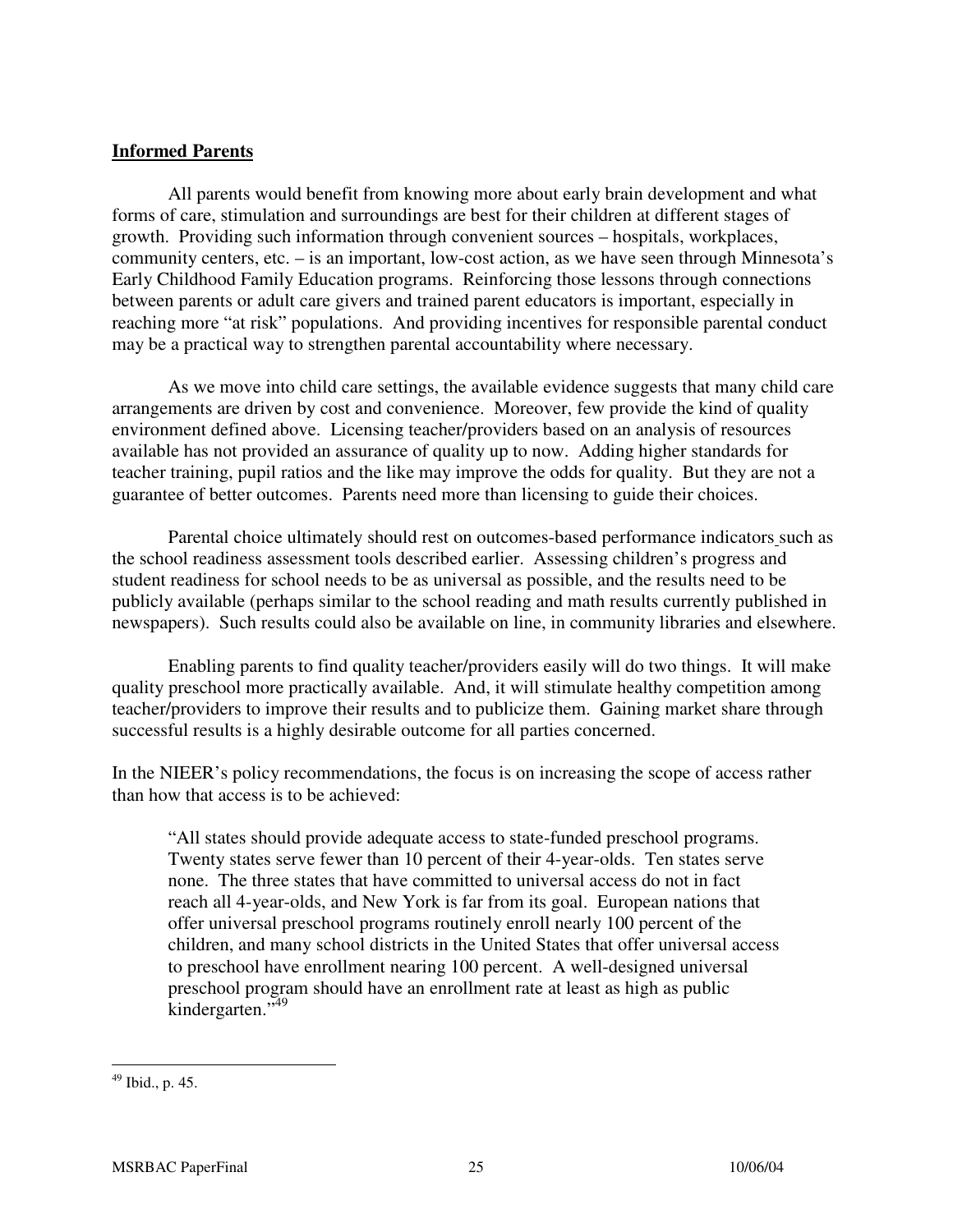But we believe that *how* access is achieved is even more important than the scope of that access. Specifically, we believe that the lion's share of the operational funding for early childhood development should be determined by parental choice rather than going directly to institutional teacher/providers (similar to the effect of Minnesota's "sliding fee" system today). For that to work well, we need a system for evaluating results that different teacher/providers achieve, for grading teacher/providers based on those results, for publicizing those grades and for equipping parents to choose on the basis of cost-effective results, not on the basis of convenience or affordability. Such a system is a critical part of our Winning Start program.

### **Effective Coordination**

 Given the limited number of *quality* early childhood development programs, there are even fewer examples of effective coordination between prekindergarten and K-12 systems. Because our focus is on school readiness, we believe that coordination between these two systems is crucial. We are intrigued by the suggestion that such coordination be achieved by institutionally integrating pre-K with K-3 in a system that would cover age 3 through grade 3. But we also recognize there are other, more flexible ways of achieving the same result. We believe that a Winning Start program would have early learning standards for outcomes for children ages 0-5 agreed upon by all early childhood care and education providers; child performance against these standards should be assessed at appropriate intervals; and teacher/providers should use this information to individualize instruction to ensure that each individual child receives the support needed.

Benefits from such coordination to parents, early education teacher/providers and the K-12 community include:

- Smoother transitions for children and their families from preschool, child care and home environments into kindergarten.
- Children better prepared particularly in language and literacy skills, mathematical thinking and socialization – for what they will experience in school.
- Child care teacher/providers and preschool teachers better equipped to prepare children for school entry.
- Elementary school teachers having more appropriate information for lesson planning for incoming students' readiness for school.
- Elementary schools receiving more positive referrals to parents from child care teacher/providers and preschools, helping them in an increasingly competitive educational market.
- Elementary schools that have more supportive relationships with parents so that students can thrive.
- Schools that are better positioned to meet the "No Child Left Behind" requirements.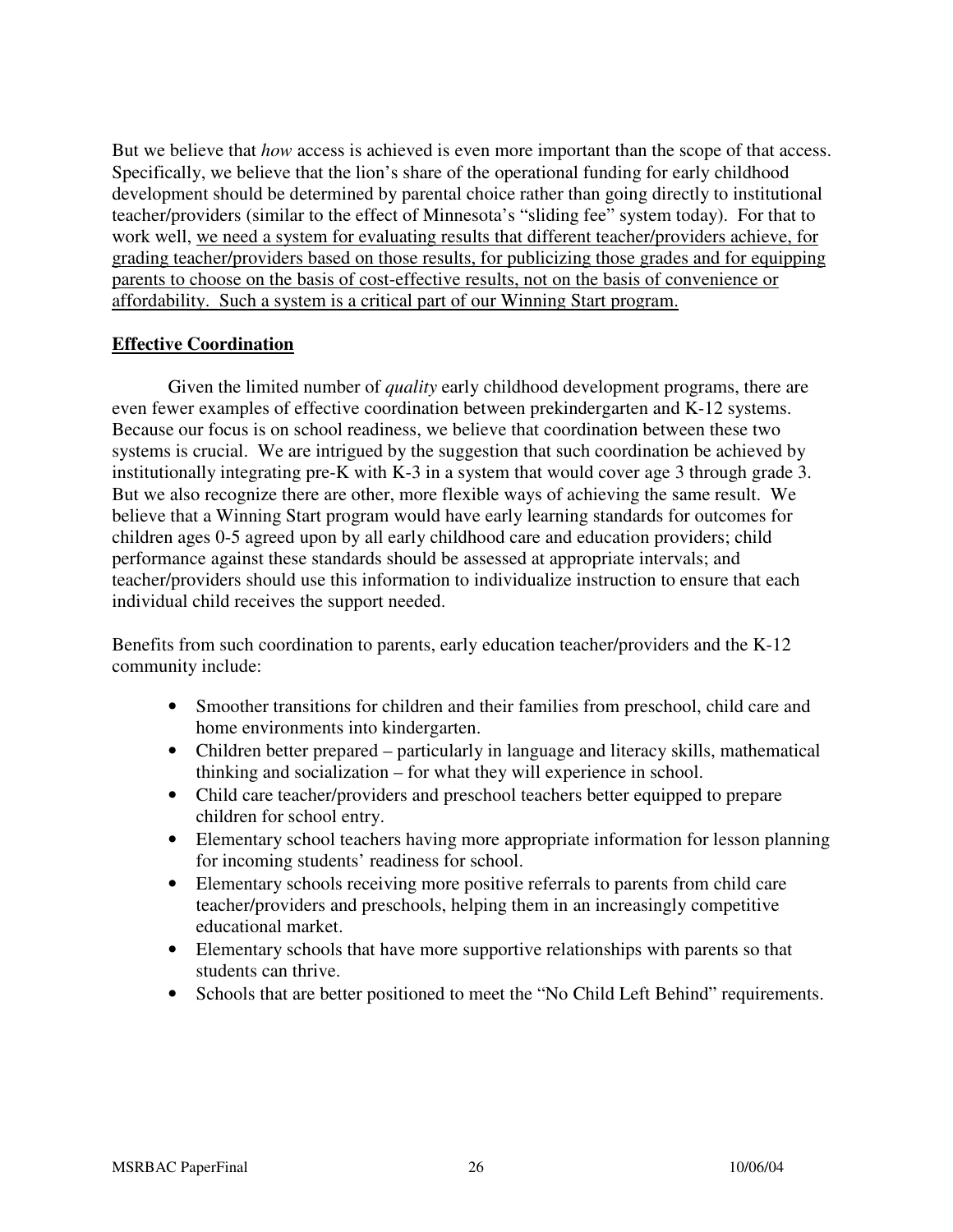Strong parental involvement in all components of preschool programs also is critical to success. The fact that 31 of 43 current pre-K state-funded programs (see footnote 42) have at least one family support service underlines the importance of this. Parents are the first and best avenue for raising good adults. Yet, this remains a difficult challenge in many settings; too many families have a parent, especially the father, missing.

 The problems of family structure and poverty are intertwined. Progress on both needs to occur simultaneously. We cannot expect, however, that these problems can be resolved alone through quality early childhood development programs. What we can expect is that early childhood development programs meeting our Winning Start criteria will: have home visits and parent education programs to equip parents to help with school readiness; incentives and requirements to ensure parental participation; and make good use of other available social services to reinforce parenting for school readiness.

More also can be done at relatively low cost to accomplish three things: (1) to make high-quality and effective information on parenting more readily available to parents; (2) to provide parenting classes on nutrition, physical, social and intellectual development and practical skills for achieving good outcomes; and (3) to expand the availability of and accessibility to community resources that strengthen children's school readiness, enrich their experiences and elevate their aspirations.

## **Accountability**

 None of the changes described above can be achieved unless we: (1) are clear about the standards or outcomes we expect; (2) commit adequate resources to the task; (3) provide strong leadership to put and keep Minnesota in the forefront of early childhood development; and (4) ensure the continuity of reliable financing and leadership over time, to sustain the effort across future generations.

 Neither the financing nor the leadership should be exclusively public. State and federal funds need to be combined with private funding and volunteer support. Oversight by public officials should be accompanied by strong private participation in decisions about how resources are best deployed. Accountability for results needs to be clear and immediate in order to create the culture of readiness among the kids and parents being served.

 While standards and guidelines need to be established at the State level, implementation must be local. Local communities need to take ownership of their early childhood development programs, ensuring that they achieve the specified goals for their kids and the needed collaboration with families and K-12 school systems.

 Local governance should blend public and private resources and leadership. Business people can be actively involved and help ensure quality and cost-effectiveness.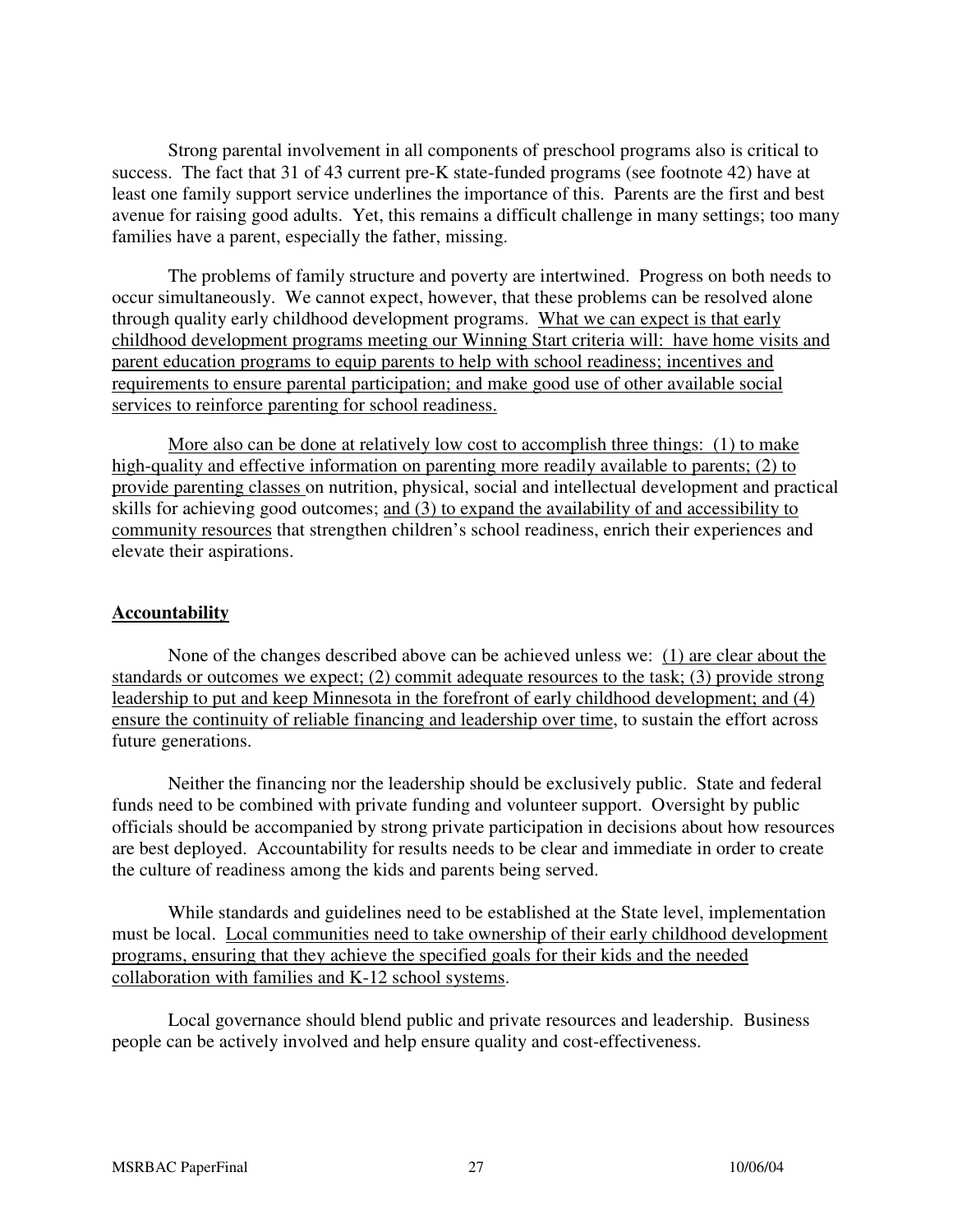## **Begin With an Early Learning Fund**

The heart of our recommendations are the principles detailed above for creating a Winning Start program. We recognize that this will be a challenging journey, but it promises to be a rewarding one for Minnesota's businesses and citizens.

It also is important to take the first steps toward school readiness for all. We believe that a prudent yet expeditious first step would be to establish a Minnesota Early Learning Fund (MELF). This might best be done by creating a foundation open to contributions from individuals, businesses, foundations and the public sector (both local governments and the State). Our goal would be to raise \$30 million.

The mission of MELF would be to support a variety of initiatives in order to find costeffective ways of ensuring that all of Minnesota's children ages 0 to 5 are ready for success in school when they reach kindergarten. This would include both system-wide investments in educating parents and teacher/providers and focused investments on "at risk" kids and their communities. Lessons from this effort over the next two years would become the stepping stones to a broader, flexible, reliably funded strategy for pursuing this mission permanently on a statewide basis.

The MELF would be governed by a board of directors consisting of business leaders, early childhood development experts and representatives from the public health, foundation and general communities. The Board would have the responsibility for translating the guidelines and principles discussed in the section of this Report entitled "Delivering Quality Early Childhood Development" into actual programs and initiatives. Among the programs and initiatives it would fund and evaluate are:

- Efforts to inform parents about what research tells us is involved in getting their kids ready for school, from basic public health through the five developmental areas of school readiness.
- Efforts to empower parents, especially of at-risk kids, to participate in parental education on early childhood development and to place their children in early care and education settings that will help make them ready for kindergarten. Among the tools to achieve these outcomes should be scholarships for use with caregivers meeting performance standards established by the Board, bonuses for teacher/providers who meet performance goals and other incentives as necessary.
- Investments to improve the quality of early learning settings, especially those in communities with high proportions of "at risk" kids, through the following:
	- o Develop a system for rating the quality of teacher/providers' performance against agreed upon program standards and for publishing the resulting evaluations.
	- o Grants and loans to improve program offerings, including incentives to use empty classrooms, train volunteers, develop curricula and purchase appropriate materials, renovate or expand facilities, etc.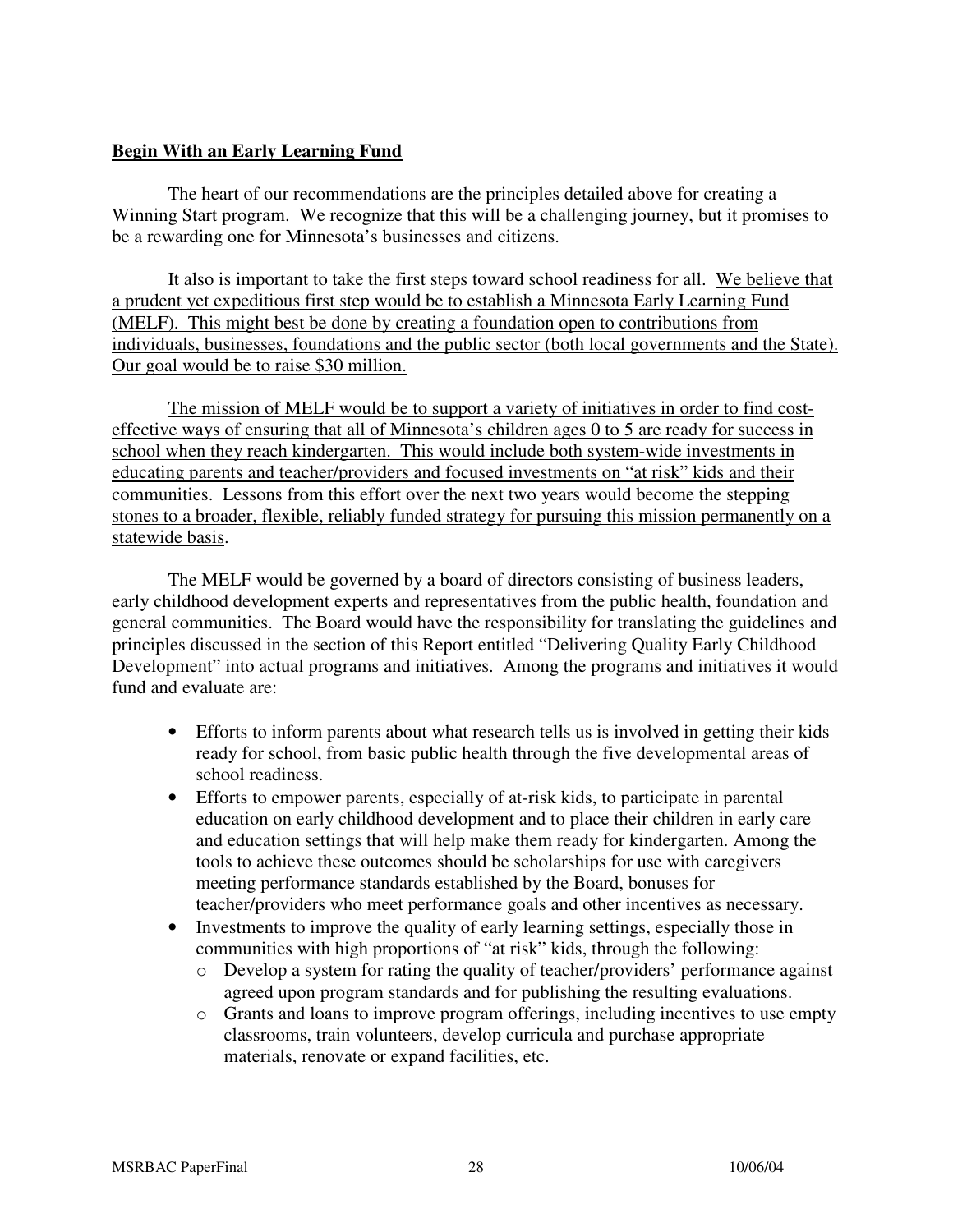- o Grants or other incentives to assist "family, friend and neighbor" caregivers to learn about and meet best practice guidelines, to collaborate with and learn from nearby licensed teacher/providers with quality programs or to find innovative, flexible ways of linking up with Winning Start programs.
- o Funding for early childhood workforce members to attend credit-based, college level early childhood degree or accreditation programs.
- o Support for strengthening child care resource and referral networks.
- Initiatives that build local community capacity to increase school readiness, whether through actions by employers and businesses, school districts, faith-based organizations or other community resources.

Across all of these initiatives, MELF should encourage innovation and competition to improve service delivery or lower costs.

The third element of our recommendations is the creation of an evaluation framework that would assess current programs, initiatives in other states and ideas tested in our demonstration phase, with the objective of developing an approach that would be broadly supported and could be rolled out statewide. The Board of MELF would conduct this evaluation through a framework that establishes a transparent process for allocating resources and judging outcomes. Grant guidelines would be clear and publicly available. Expectations and standards would be explicit and agreed upon at the outset. Outcomes and teacher/provider performance would be measured and published, with good performance highlighted and rewarded. Data on performance will be collected, evaluated and reported, with special emphasis placed on identifying cost-effective approaches that can be replicated and built on. Recommendations for ramping up successful strategies will be made after sufficient time for testing approaches, measuring outcomes and demonstrating success has occurred.

 Contributors will be encouraged to give MELF unrestricted funds, so that a variety of instruments and approaches can be tested. We recognize, however, that many in the community are energized around specific approaches to early childhood development. So, it will be possible to designate funds for particular uses, provided there is agreement for participating in the evaluation and reporting requirements of the Board. Attached is a graphic illustrating how this approach might be set up.

We believe that this early learning fund can help make concrete the principles we support and should enable Minnesota to achieve three critical results:

- To capitalize on the existing momentum and energy in support of strengthening early childhood development offerings.
- To test a variety of approaches in a structured, transparent way in our search for what works best.
- To identify those approaches that can be ramped up cost effectively, so that, when fully and reliably funded, they will achieve our vision of enabling all Minnesota children to get a Winning Start on school, work and life.